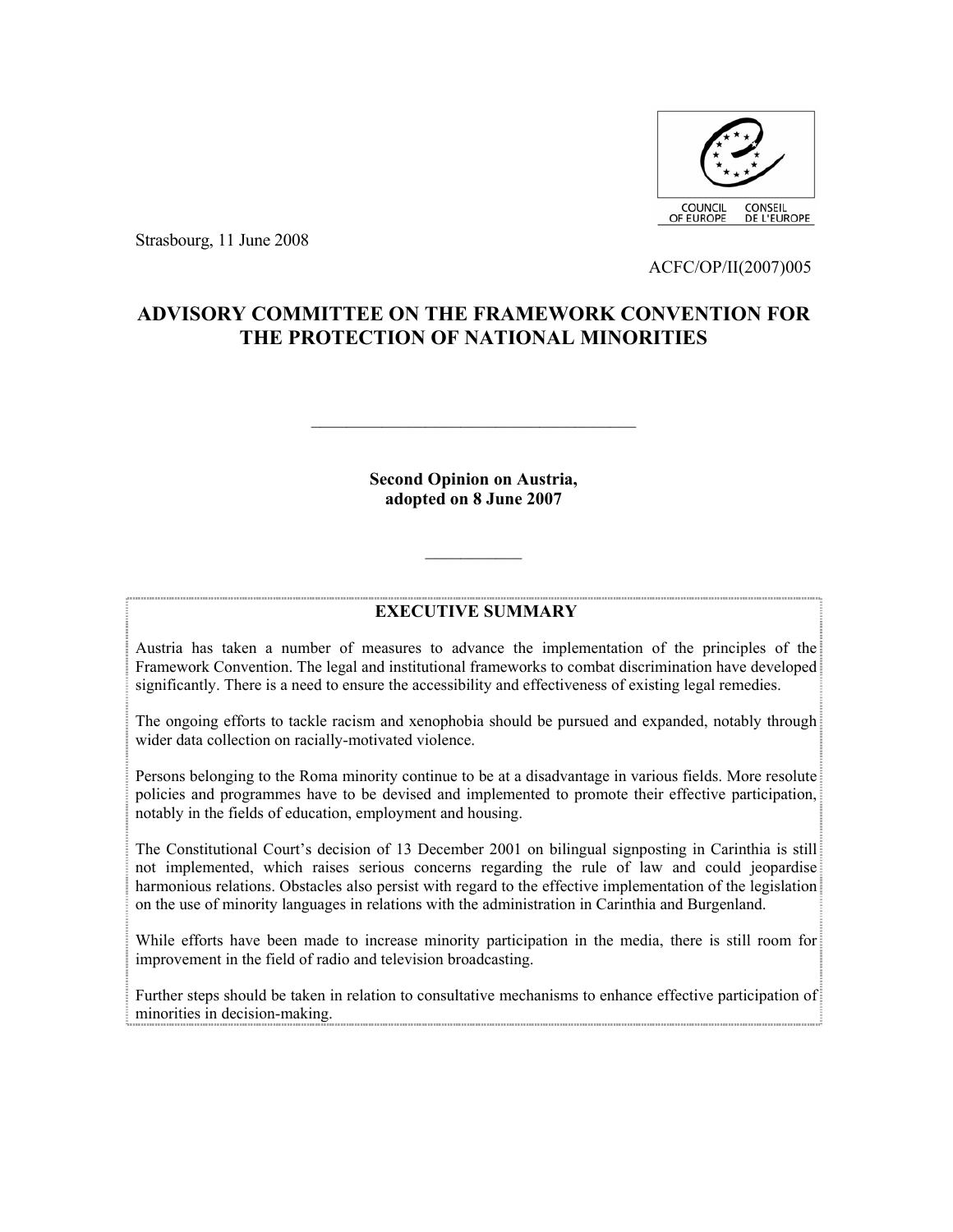# **TABLE OF CONTENTS**

| L |  |
|---|--|
|   |  |
|   |  |
|   |  |
|   |  |
|   |  |
|   |  |
|   |  |
|   |  |
|   |  |
|   |  |
|   |  |
|   |  |
|   |  |
|   |  |
|   |  |
|   |  |
|   |  |
|   |  |
|   |  |
|   |  |
|   |  |
|   |  |
|   |  |
|   |  |
| Ш |  |
|   |  |
|   |  |
|   |  |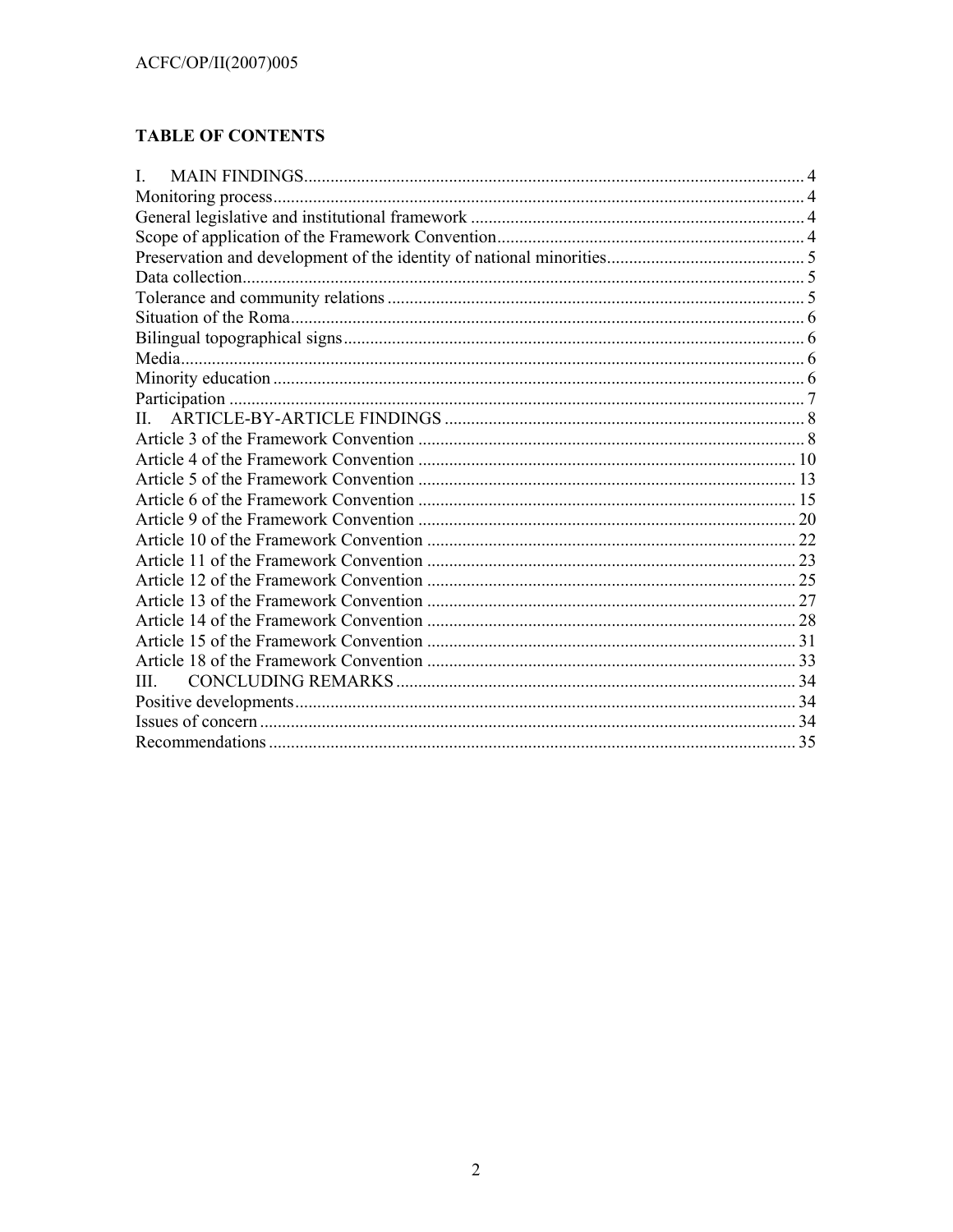## **ADVISORY COMMITTEE ON THE FRAMEWORK CONVENTION FOR THE PROTECTION OF NATIONAL MINORITIES**

#### **SECOND OPINION ON AUSTRIA**

1. The Advisory Committee adopted the present Opinion on Austria in accordance with Article 26 (1) of the Framework Convention and Rule 23 of Resolution (97) 10 of the Committee of Ministers. The findings are based on information contained in the State Report (hereinafter the State Report), received on 1 December 2006, and other written sources and on information obtained by the Advisory Committee from governmental and non-governmental contacts during its visit to Vienna and Klagenfurt from 26 to 30 March 2007.

2. Section I below contains the Advisory Committee's main findings on key issues pertaining to the implementation of the Framework Convention in Austria. These findings reflect the more detailed article-by-article findings contained in Section II, which covers those provisions of the Framework Convention on which the Advisory Committee has substantive issues to raise.

3. Both sections make extensive reference to the follow-up given to the findings of the first cycle of monitoring of the Framework Convention, contained in the Advisory Committee's first Opinion on Austria, adopted on 16 May 2002, and in the Committee of Ministers' corresponding Resolution, adopted on 4 February 2004.

4. The concluding remarks, contained in Section III, could serve as the basis for the Committee of Ministers' forthcoming conclusions and recommendations on Austria.

5. The Advisory Committee looks forward to continuing its dialogue with the authorities of Austria as well as with representatives of national minorities and others involved in the implementation of the Framework Convention. In order to promote an inclusive and transparent process, the Advisory Committee strongly encourages the authorities to make the present Opinion public upon its receipt.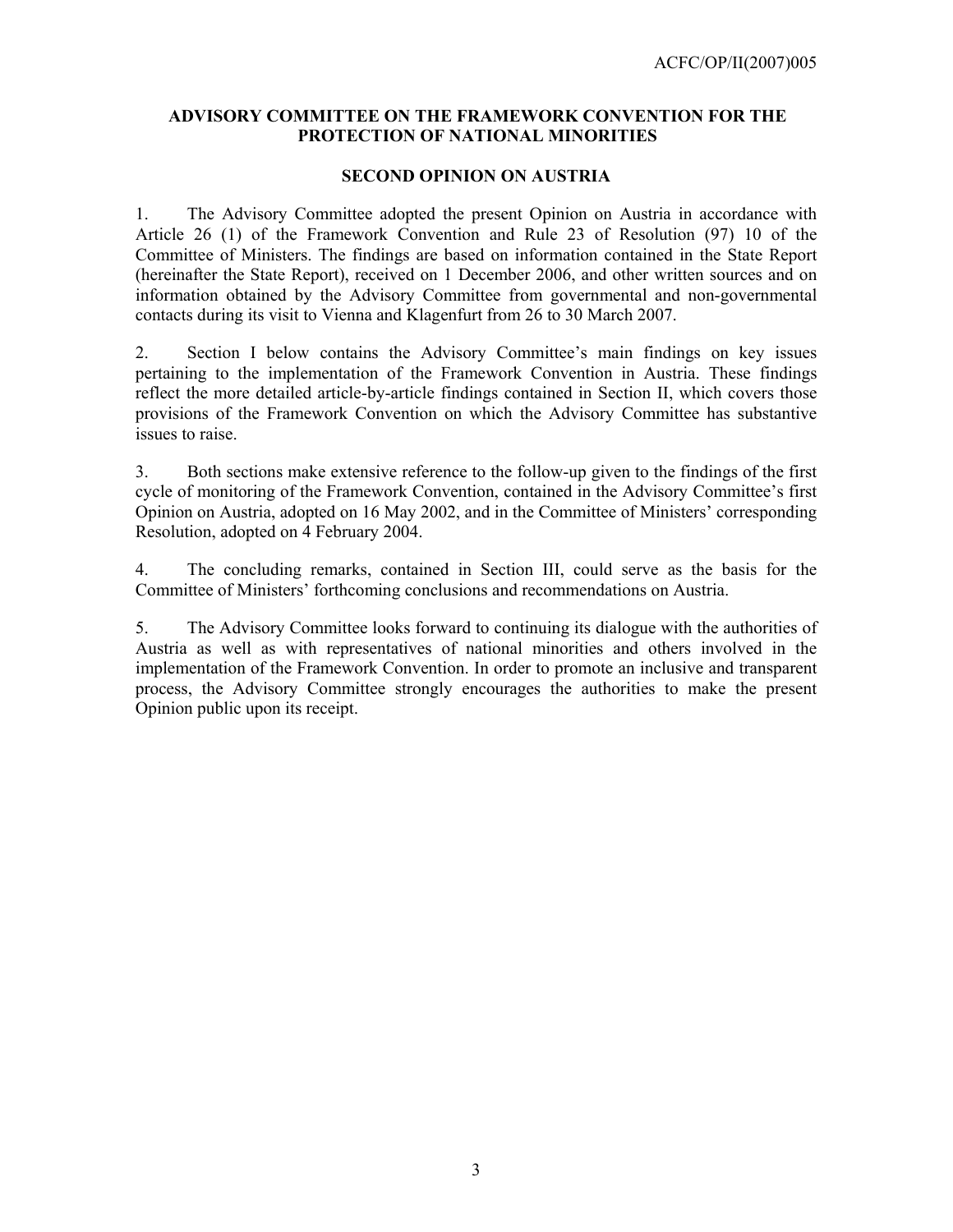## **I. MAIN FINDINGS**

## **Monitoring process**

6. The Advisory Committee welcomes the Austrian authorities' willingness to pursue, in the context of the second cycle of monitoring of the Framework Convention, the dialogue on the implementation of this Convention in Austria. Nevertheless, it regrets that the Second State Report was submitted with a delay of almost two years, a matter which hampered the monitoring process.

7. The Advisory Committee welcomes the inclusion of the comments of the representatives of the national minorities in the second State Report and encourages the authorities to pursue this positive practice also in subsequent monitoring rounds. It notes, however, that representatives of the national minorities were given only limited time to comment on the State report and that they could not comment on the final version of the Report, which was submitted to the Council of Europe a year after the consultation with national minorities took place.

8. The Advisory Committee takes note of the fact that the Austrian authorities have not held a follow-up seminar bringing together representatives of the various government bodies concerned, national minorities and the Advisory Committee, in order to consider the most appropriate ways of translating the findings of the first monitoring cycle into action. The experience of the first monitoring cycle in respect of several countries shows that, on the one hand, such activities foster constructive dialogue at national level regarding the implementation of the Framework Convention and, on the other hand, they raise awareness and give the various groups concerned a better understanding of the issues surrounding national minorities. It is to be hoped that the authorities will pay the requisite attention to such follow-up activities in future.

## **General legislative and institutional framework**

9. The Advisory Committee welcomes the adoption in 2004 of the Equal Treatment Act, which should substantially contribute to the fight against discrimination. The mandate of the Equality Commission and of the Ombudspersons for Equal Treatment was also broadened so as to include discrimination on grounds other than gender, in line with the new anti-discrimination legislation. The capacity of these two equality bodies needs, however, to be reinforced so as to enable them to fulfil adequately their mandates. Furthermore, there is a need for further awareness-raising on the anti-discrimination legislation, among the population at large, and in the judiciary.

10. In the field of the media, the Advisory Committee notes the adoption of the amended Austrian Broadcasting Corporation (ORF) Act in 2001 and of the Press Promotion Act in 2004, both of which deal with participation of persons belonging to national minorities in the media.

11. The legislative framework for the protection of minority rights is very developed in Austria. However, shortcomings have been noted in the implementation of this legislation, both at federal and local level. This relates *inter alia* to the use of minority languages in relation to the administrative authorities and bilingual topographical signs (see also remarks below).

## **Scope of application of the Framework Convention**

12. According to the Declaration made by Austria upon ratification of the Framework Convention, the scope of application of the Framework Convention covers persons belonging to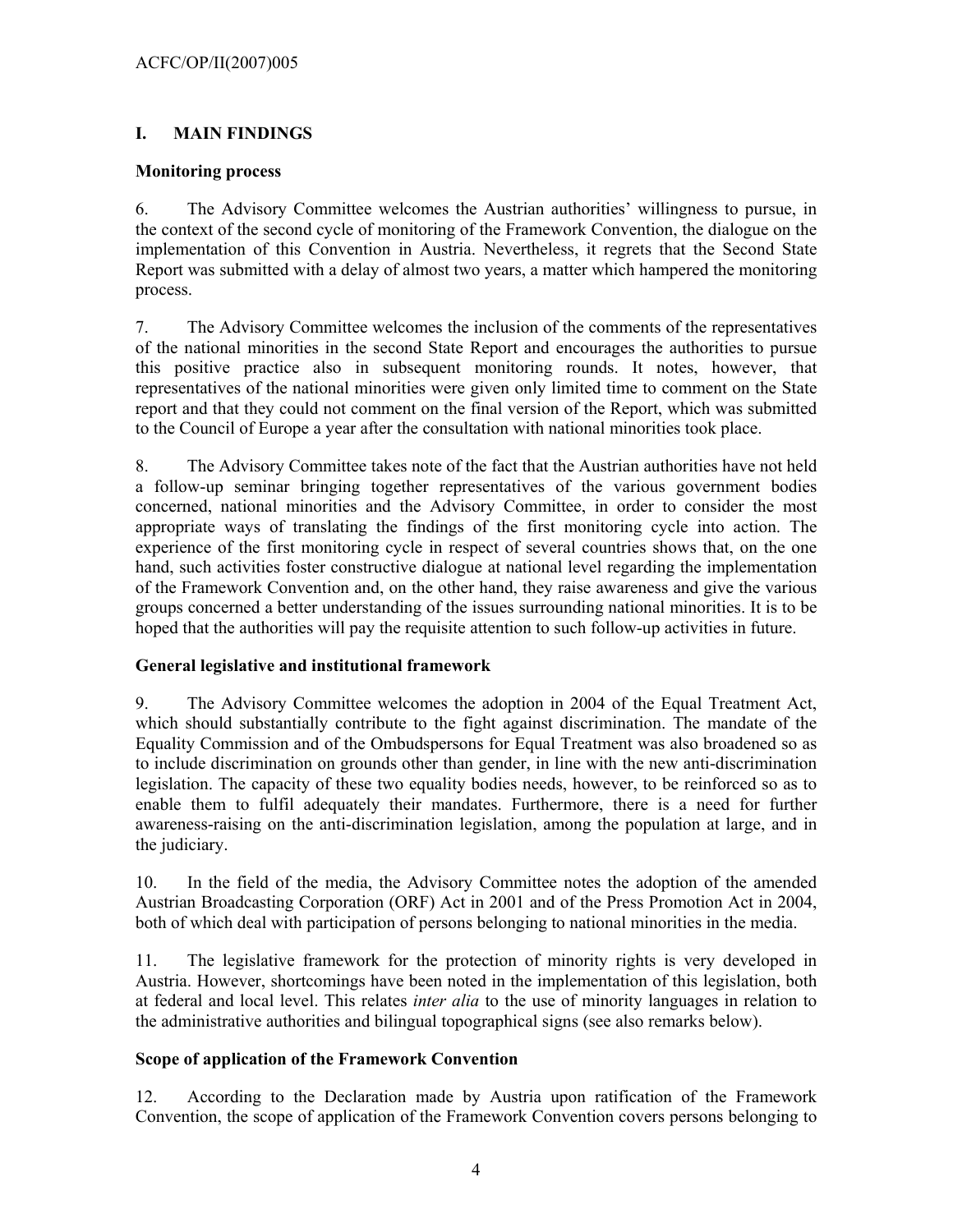national minorities that are recognised as such under the Law on Ethnic Groups of 1976. The authorities should consider extending the protection of the Framework Convention also to persons belonging to national minorities that are not considered as such under the Law on Ethnic Groups.

13. Furthermore, persons belonging to national minorities living outside their autochthonous settlement area do not enjoy the same rights as those who live in this area and there is a concern that their needs are not always adequately catered for. The authorities should seek to ensure a consistent and inclusive approach to protecting the rights of persons belonging to national minorities.

## **Preservation and development of the identity of national minorities**

14. The federal financial support for activities aiming at preserving and developing the culture, language and identity of persons belonging to national minorities has been of key importance to national minorities but its level has remained static since 1995 and is not inflation-adjusted. This has hindered efforts by national minority organisations to take more substantial measures to preserve and develop their identity. There is also a need for clearer guidelines and for a more transparent system of distribution of federal funds. At the level of *Länder* as well, there is a need for more support for the cultural activities of national minorities so as to enable them to continue to preserve their culture, language and identity.

## **Data collection**

15. While some important initiatives have been taken, there is a shortage of reliable data on the socio-economic and educational situation of persons belonging to national minorities in Austria. The Advisory Committee recalls that data collection on the situation of minorities is crucial to the development of adequate anti-discrimination policies and of specific policies to improve equal opportunities for persons belonging to national minorities. Moreover, there is a need for more systematic and wider collection of data on racially-motivated crime.

## **Tolerance and community relations**

16. Despite the ongoing efforts of the authorities to raise awareness on discrimination and racism, a significant number of racist and anti-semitic incidents, ranging from racist graffiti to harassment of immigrants, cases of police brutality and acts of violence, continue to be reported. These incidents affect mostly persons belonging to "visible" minorities, and notably persons of African origin. Reporting by some media on minority-related issues also contributes to prejudices and hostility against persons belonging to some minorities and against immigrants. Similarly, the Advisory Committee notes with regret that some politicians continue to use feelings of hostility against minorities and immigrants for political purposes.

17. While legislation and measures to tackle far-right extremism are well developed, there is a need to step up measures to combat racism also in other sectors of society.

18. Integration policies are being further developed, notably in the city of Vienna. However, additional measures need to be taken to promote the integration of immigrants and to prevent the social exclusion of persons facing difficulties in accessing Austrian citizenship.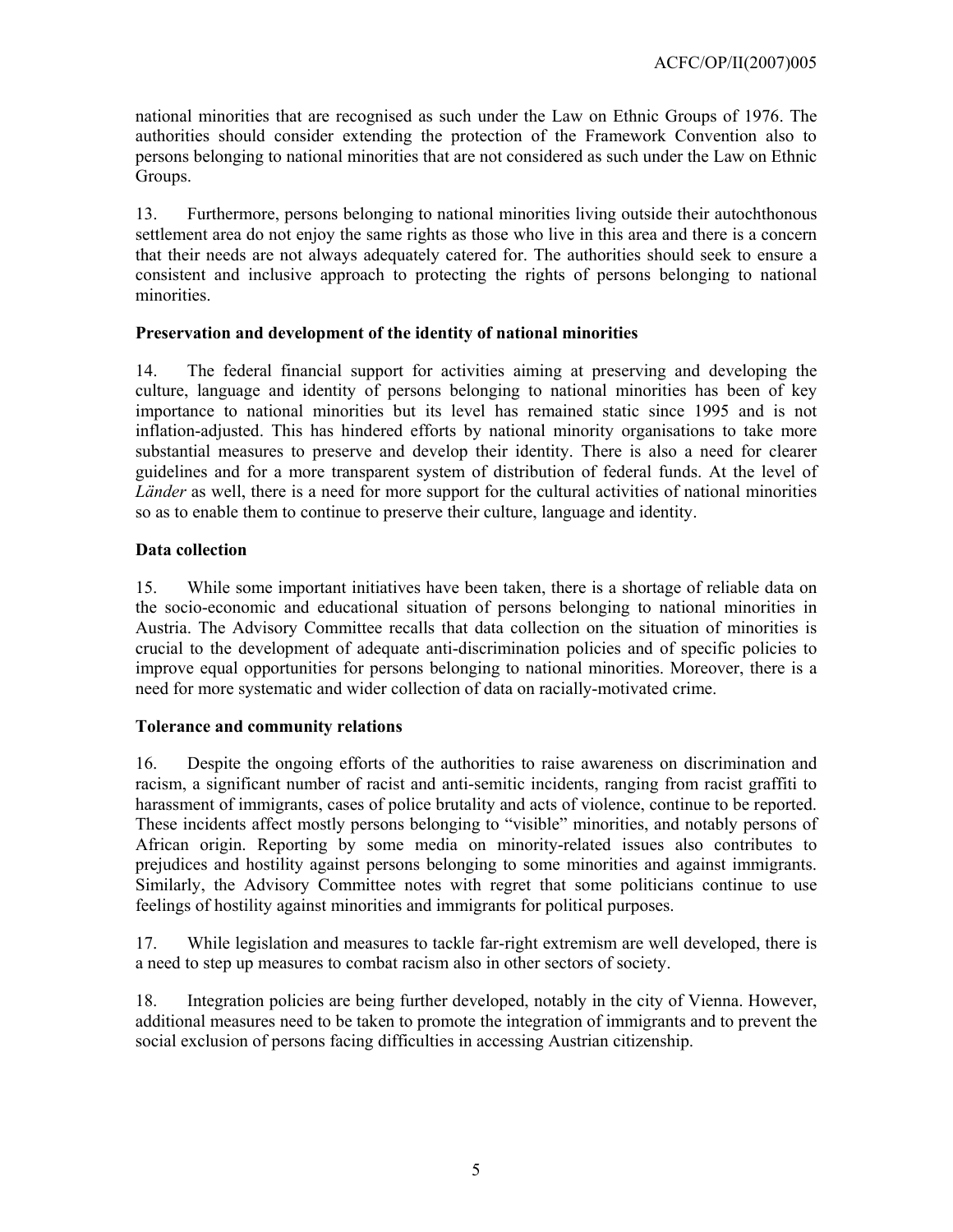## **Situation of the Roma**

19. Persons belonging to the Roma minority continue to face serious difficulties in the areas of education, access to employment and housing. Efforts have been made to better respond to the problems faced by the Roma from Burgenland, as well as in Vienna, where most of the Roma population lives. However, more substantial long-term policies and programmes should be designed and implemented, in close cooperation with representative of the Roma minority, so as to promote their effective participation in social, economic and cultural life and in public affairs.

## **Bilingual topographical signs**

20. The Constitutional Court's decision of 13 December 2001 on bilingual topographical signs is still not implemented, despite the attempts, since 2002, to find a compromise solution. This raises deep concerns with regard to the rule of law as well as the principles contained in Article 11 of the Framework Convention.

21. The unresolved conflict around bilingual signs in Carinthia is creating an atmosphere that is not conducive to harmonious relations and to the effective implementation of other rights of persons belonging to national minorities.

## **Media**

22. Since the first Opinion, some progress has been achieved with regard to radio programmes in the minority languages and the amended Austrian Broadcasting Corporation (ORF) Act of 2001 has opened up new possibilities for the development of programmes in minority languages. However, the presence of minority languages in the media, and especially on television, remains on the whole very limited. It seems that the opportunities provided by the amended ORF Act have not yet been fully exploited for the benefit of persons belonging to national minorities.

## **Minority education**

23. Austria has developed a unique system of bilingual education in areas of traditional settlement of national minorities (Burgenland and Carinthia), in which a growing number of pupils belonging to the majority population takes part. This system could be further developed *inter alia* by considering ways of ensuring continuity of bilingual education beyond primary school, by developing further bilingual pre-school education and by improving teacher training. Moreover, the closure or transformation of existing bilingual schools situated in autochthonous settlement areas should be avoided as these are important for the preservation of the language and cultural heritage of the minority.

24. Outside Burgenland and Carinthia, possibilities to receive instruction in or of minority languages are more restricted. This affects in particular persons belonging to the Hungarian and Roma minorities living in Vienna, who have limited opportunities to learn their minority language at school. In Styria, despite some progress since the first Opinion, possibilities to study the Slovenian language at school remain limited.

25. Private institutions providing bilingual education for persons belonging to the Czech, Slovak, and to a limited extent, Croat minorities, are facing difficulties in securing their longterm existence.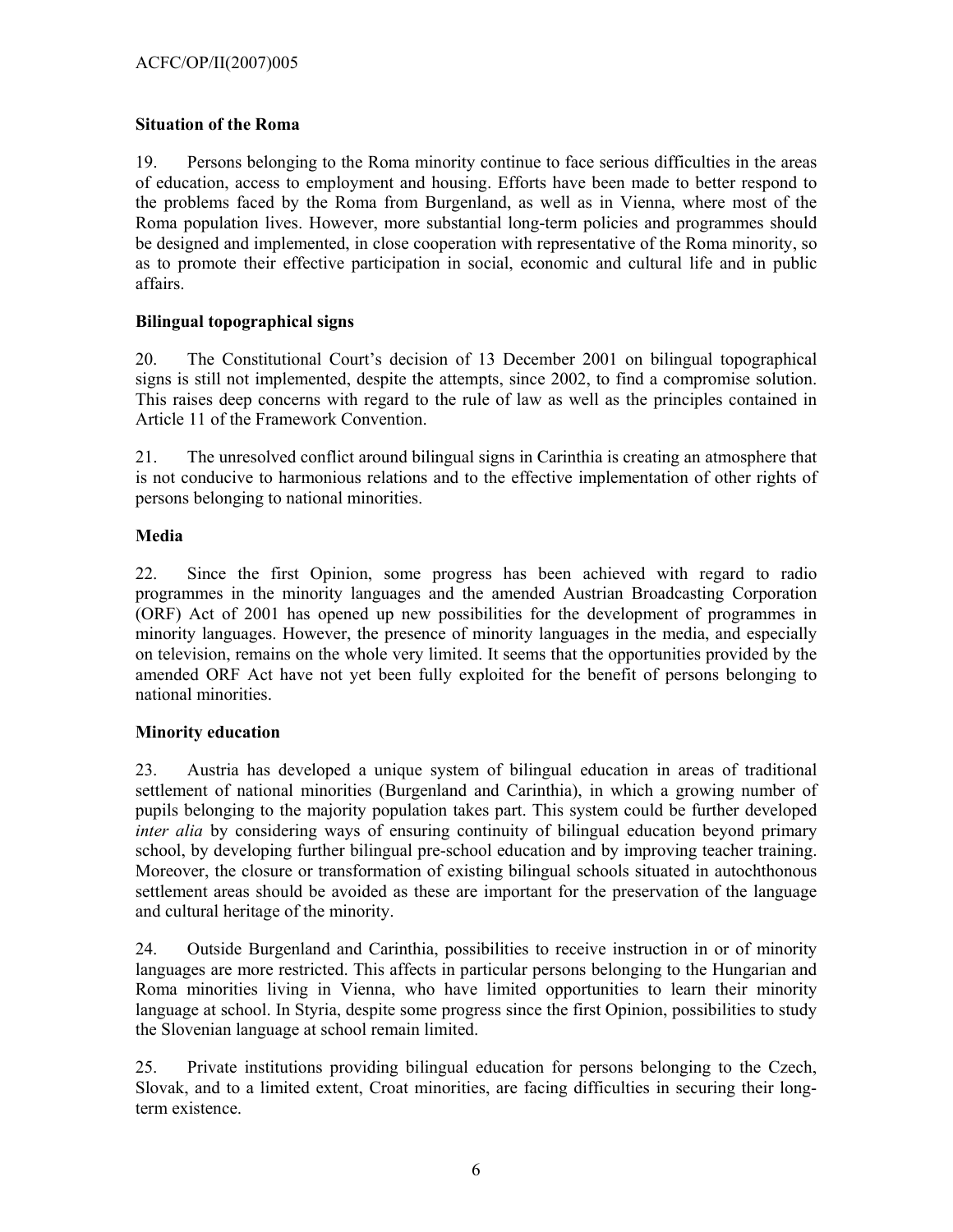## **Participation**

26. Persons belonging to the Slovene minority in Styria are now represented in the minorities' advisory councils. However, concerns regarding the composition and the appointment procedure to the advisory councils continue to be expressed by representatives of the minorities. Moreover, it appears that the scope for consultation of the advisory councils by the authorities is limited to issues related to the distribution of funds and merits being expanded.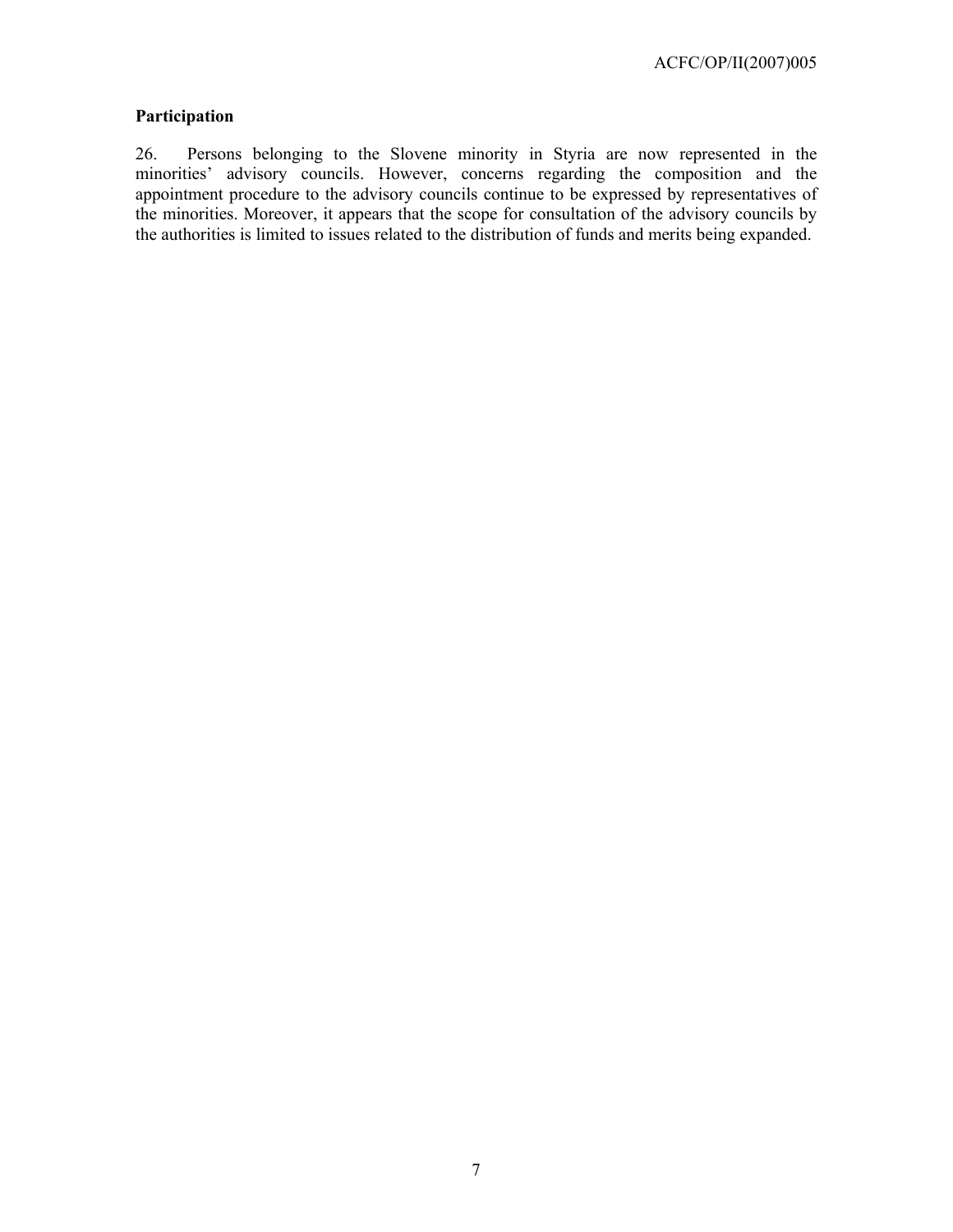## **II. ARTICLE-BY-ARTICLE FINDINGS**

### **Article 3 of the Framework Convention**

#### **Scope of application of the Framework Convention**

### *Findings of the first cycle*

27. In its first Opinion, the Advisory Committee encouraged the Austrian authorities to continue the approach they have taken in practice on the criteria of citizenship and autochthonous territory, as this approach was more inclusive than that suggested by the Declaration deposited by Austria upon ratification of the Framework Convention.<sup>1</sup>

28. The Advisory Committee also encouraged the authorities to continue examining the claims relating to the protection offered by the Law on Ethnic Groups of  $1976<sup>2</sup>$  made by groups that are not considered to be covered by the Framework Convention. Moreover, it invited the authorities to consider the possibility of extending the application of the Framework Convention on an article-by-article basis to persons belonging to these groups including, as appropriate, when they are not citizens.

### *Present situation*

 $\overline{\phantom{a}}$ 

a) Positive developments

29. The Advisory Committee notes that the Austrian authorities reiterated, in the State Report, the view that persons belonging to autochthonous minorities and living outside their traditional settlement area retain their status as persons belonging to national minorities, which is demonstrated by the support provided by the authorities to projects implemented by minorities outside their settlement areas. It also notes that the authorities continue to show some flexibility in the application of the criteria of citizenship as they distribute funds for activities covering also persons who are not Austrian citizens, e.g. in the case of the Roma.

30. During the visit, the authorities expressed the view that the protection of the Framework Convention could be extended to groups other than the six officially recognised groups, provided they meet the criteria to be recognised as "ethnic groups". This approach has been maintained over the last decades; while the State Treaty of 1955 only recognised the Slovenes of Carinthia and Styria and the Croats of Burgenland as "ethnic groups", four additional groups were granted the status of "autochthonous ethnic groups" and subsequently, rights under the Law on Ethnic Groups of 1976.

<sup>&</sup>lt;sup>1</sup> "The Republic of Austria declares that, for itself, the term "national minorities" within the meaning of the Framework Convention for the Protection of National Minorities is understood to designate those groups which come within the scope of application of the Law on Ethnic Groups (*Volksgruppengesetz*, Federal Law Gazette No. 396/1976) and which live and traditionally have had their home in parts of the territory of the Republic of Austria and which are composed of Austrian citizens with non-German mother tongues and with their own ethnic cultures".

 $2^2$  According to the Austrian Government, the following groups are considered to meet the conditions set out in Article 1 paragraph 2 of the Law on Ethnic groups and are therefore recognised as national minorities : the Croat minority in Burgenland, the Slovene minority, the Hungarian minority, the Czech minority, the Slovak minority and the Roma minority.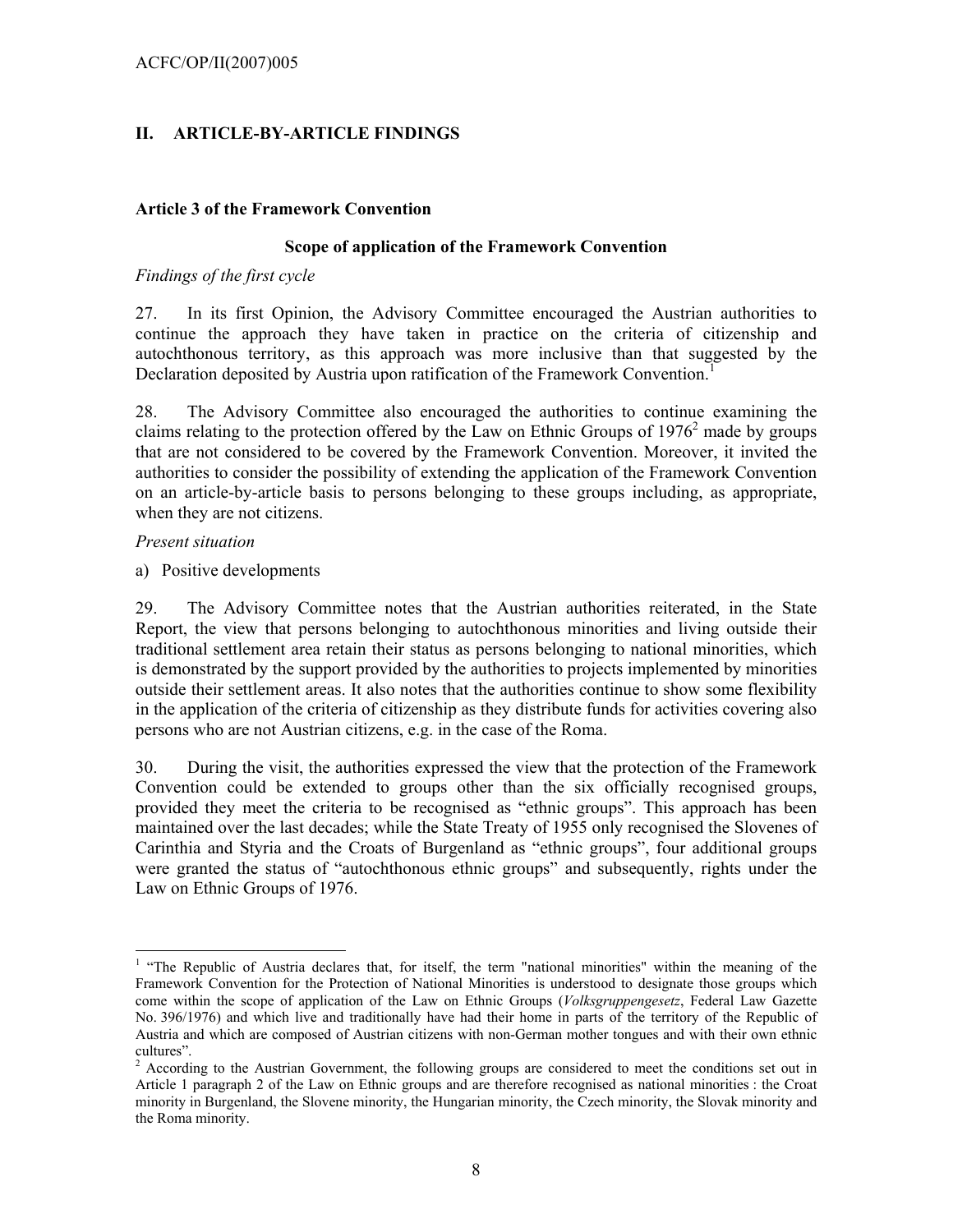## b) Outstanding issues

31. As in its first Opinion, the Advisory Committee notes that, despite the fact that there is some flexibility in the approach of the authorities, persons belonging to national minorities living outside their autochthonous settlement area do not enjoy the same rights as those who live in this area. Although the Advisory Committee understands that the enjoyment of some rights can be connected to a specific territory and to the concentration of the minority population, it recalls that persons belonging to minorities living outside their autochthonous settlement area have needs that should be catered for. This applies, in particular, to Croats of Burgenland but also to other persons belonging to minorities living in Vienna and in other areas outside of the traditional settlement areas.

32. The Advisory Committee is aware that the authorities do not strictly apply the criteria of citizenship and territoriality when it comes to the distribution of funds and that they support projects outside the areas of traditional settlement areas. Nevertheless, the Advisory Committee finds it important to recall that a strict application of the criteria of territoriality, notably as regards rights in the field of education, could undermine efforts to ensure the preservation of the language and identity of the minorities. It is of the opinion that further efforts should be made to ensure consistency and a more inclusive application of the rights granted to persons belonging to the national minorities throughout the country. The situation that prevailed at the time of the conclusion of the State Treaty of 1955 has changed and will further evolve as persons belonging to national minorities will continue to move out of their traditional settlement areas. The legislation covering the rights of national minorities should be able to adapt to this changing reality. The reform of the Austrian Constitution, which is in preparation, could be a valuable opportunity for further reflections on this issue.

33. The Advisory Committee was informed that representatives of the Polish community continue to express strong interest for protection under the Law on Ethnic Groups of 1976. They disagree with the response given by the authorities in 2001 to their request for recognition as a national minority, which highlights as the main criterion for the rejection of the request the fact that they do not have a long-standing and firmly rooted presence in Austria. The Advisory Committee takes the view that the Austrian authorities should pursue a flexible approach with regard to criteria such as the length of established presence of a group of persons belonging to a national minority in the country to be recognised as an ethnic group and ensure that the resulting approach takes into account existing calls for inclusion of additional groups in the protection of the Framework Convention.

34. Furthermore, the Advisory Committee is of the opinion that the protection of the Framework Convention could potentially be extended to groups that are not recognised under the Law on Ethnic Groups, including as appropriate on an article-by-article basis.

35. On the criterion of citizenship, the Advisory Committee acknowledges that there is some flexibility in the approach of the authorities, as mentioned in paragraph 32 above and it recommends that this approach be pursued in the future, in line also with the conclusions of the Venice Commission in its Report on non-citizens and minority rights of 2006.<sup>3</sup>

 $\overline{a}$ <sup>3</sup> Document CDL-AD (2007)1, adopted by the Venice Commission at its 69th plenary session (15-16 December 2006).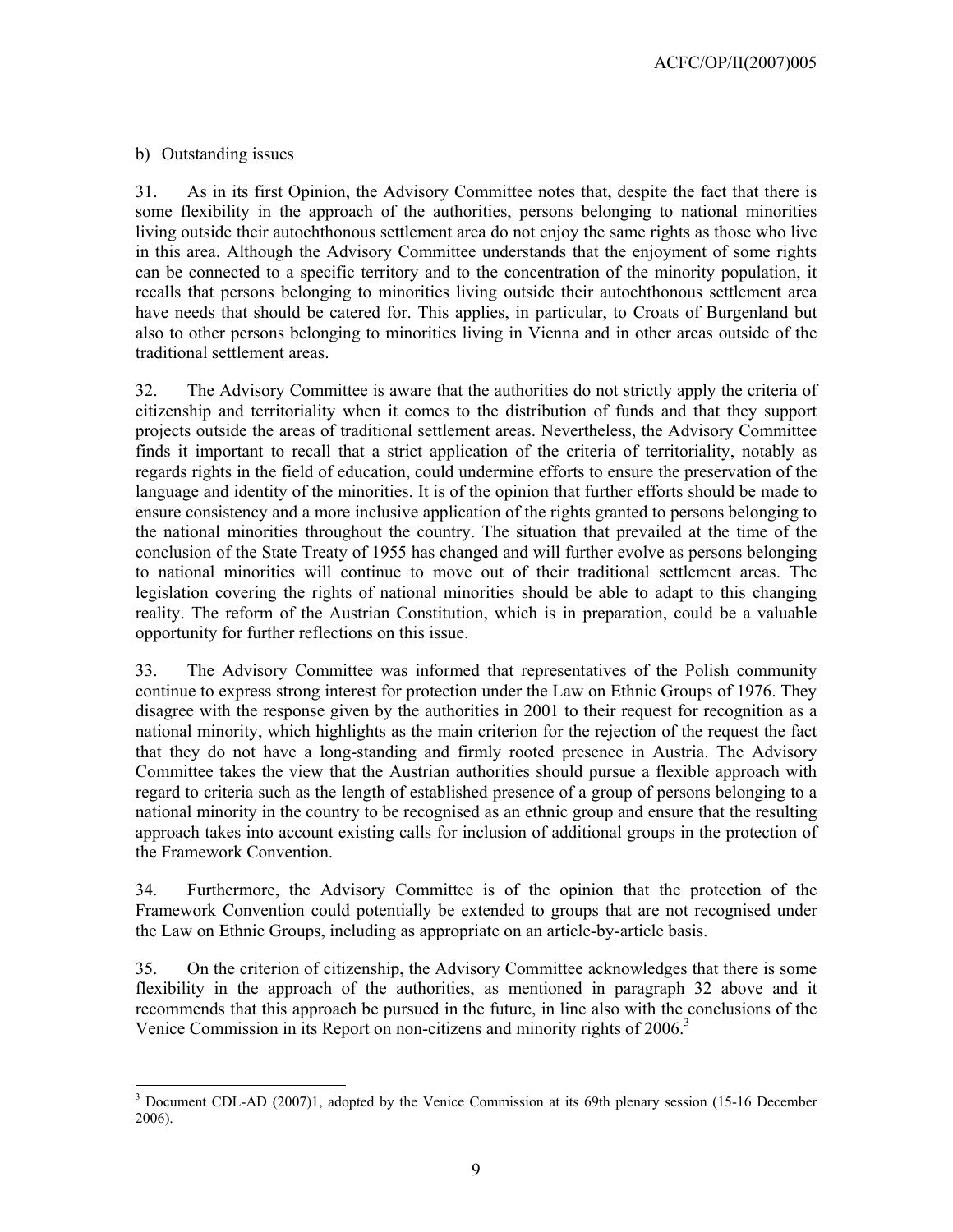## ACFC/OP/II(2007)005

## *Recommendations*

36. The Advisory Committee invites the authorities to explore ways of ensuring an inclusive and consistent application of the rights of persons belonging to national minorities and to ensure that the needs of those living outside the traditional settlement areas are also adequately catered for.

37. The Advisory Committee encourages the Austrian authorities to continue examining the claims for recognition under the Law on Ethnic Groups of persons belonging to groups that are not considered by the authorities to be covered by the Framework Convention, in close cooperation with representatives of these groups.

38. The Advisory Committee invites the authorities to consider the possibility of including in the protection of the Framework Convention persons belonging to groups that are not recognised under the Law on Ethnic Groups, including where appropriate on an article-by-article basis.

## **Article 4 of the Framework Convention**

## **Anti-discrimination legislation**

## *Findings of the first cycle*

39. In its first Opinion, the Advisory Committee encouraged the Austrian authorities to further develop the existing anti-discrimination legislation, *inter alia* by taking measures to transpose the European Council Directive 2000/43/EC of 29 June 2000 implementing the principle of equal treatment between persons irrespective of racial or ethnic origin into domestic legislation and to raise awareness of discrimination-related issues among the society at large.

## *Present situation*

## a) Positive developments

40. The Advisory Committee welcomes the amendments made in 2004 to the Equal Treatment Act, which transpose into domestic legislation the European Council Directives 2000/43/EC of 29 June 2000 and 2000/78/EC of 27 November 2000 establishing a general framework for equal treatment in employment and occupation. It also welcomes the adoption of Equal Treatment acts at the level of the *Länder*.

41. The Advisory Committee also notes the broadening of the mandate of the Equality Commission and of the Ombudspersons for Equal Treatment so as to include discrimination on grounds other than gender, in line with the new anti-discrimination legislation. It observes that the number of persons contacting the Ombudspersons for Equal Treatment is increasing, as well as the number of cases submitted to them, which demonstrates increasing awareness of the existence of this institution. Polls and other studies also show some increasing awareness of ethnic discrimination issues among the population at large.

b) Outstanding issues

42. The Advisory Committee regrets that, despite the amendments of 2004 to the Equal Treatment Act, the anti-discrimination legislation, which includes 23 different acts including laws adopted by the *Länder*, has a complex and scattered structure and it is therefore difficult for the public to make use of it. This lack of clarity and accessibility does not contribute to awareness-raising on discrimination among potential victims and the public at large while it might also make it difficult to invoke the new legislation in courts. Moreover, the Advisory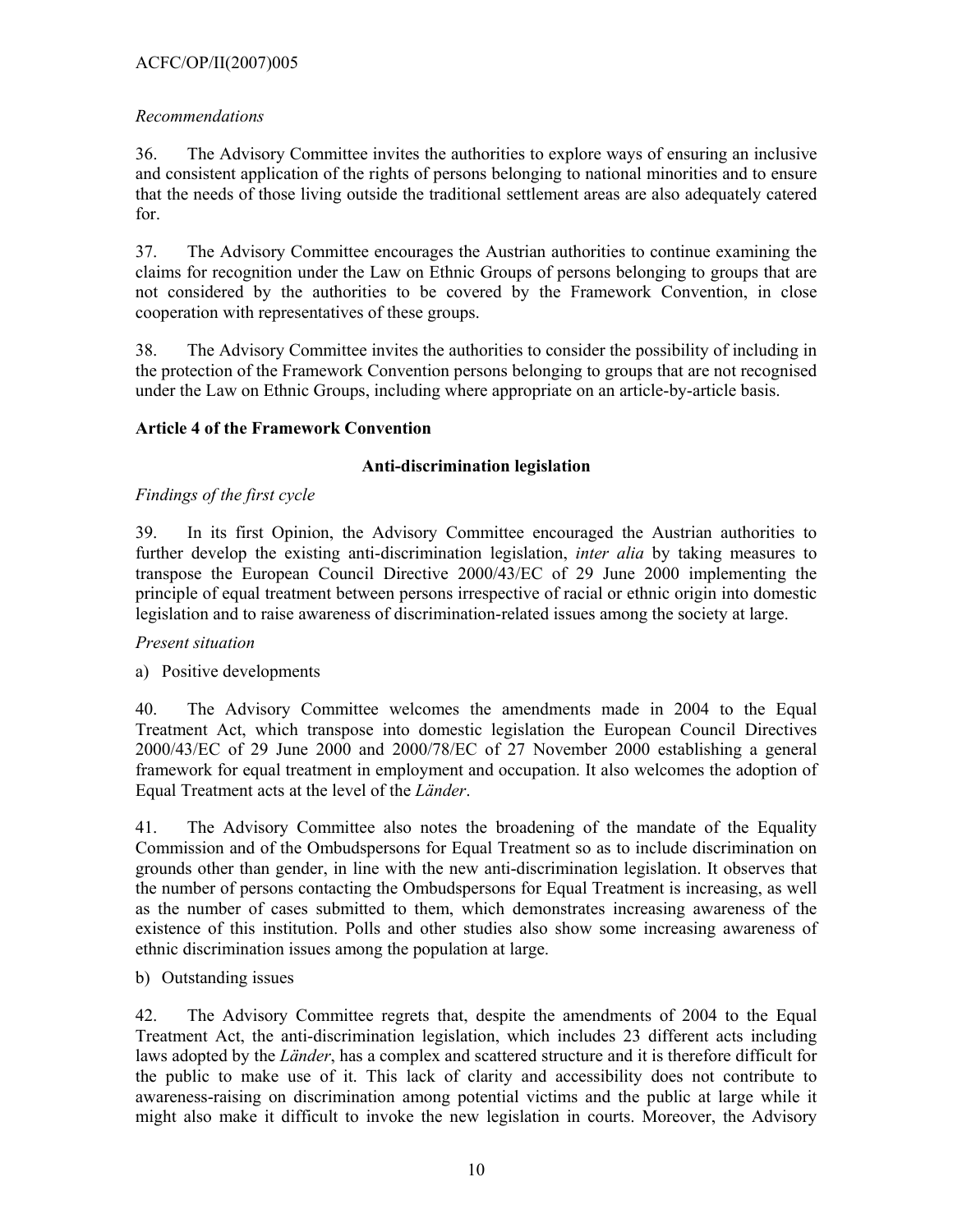Committee was informed by various sources that the existing legislation could be further strengthened, notably on the regulation of the burden of proof, the sanction system and the structure and role of the two independent bodies.

43. The Advisory Committee was informed that, notwithstanding some positive developments in this respect (see also paragraph 41 above), there is insufficient awareness about the legislation on discrimination among the public at large and the judiciary, especially regarding the provisions of the amended Equal Treatment Act, which have not often been invoked by judges.

44. The Advisory Committee is concerned by the current limited support given to the work of the Office of the Ombudspersons for Equal Treatment. In order to be able to continue to work efficiently and to become more visible and accessible to the public, the Advisory Committee thinks that the office would need to be substantially reinforced (budget and staff) and local branches should be established in the *Länder*. Moreover, interlocutors who met with the Advisory Committee during its visit were concerned that the location of the Ombudspersons' office, as well as of the Equality Commission, under the Ministry for Women, Media and Public Service, could potentially hamper the independence of the two specialised bodies. According to various sources, the work of the Equality Commission has so far had only a limited impact.

### *Recommendations*

45. The Advisory Committee urges the authorities to strengthen the capacity of the Ombudspersons for Equal Treatment and of the Equality Commission so as to guarantee that their competences and resources are sufficient to ensure their independence and their capacity to provide adequate assistance to persons who have been victims of discrimination.

46. The Advisory Committee invites the authorities to take more resolute action to increase awareness about discrimination problems and about existing legal remedies, both among the population at large and the judiciary (prosecuting authorities and judges).

#### **Data collection**

## *Findings of the first cycle*

47. Observing the large discrepancies between the results of the 1991 population census on the number of persons belonging to national minorities and the estimations of the national minorities themselves, the Advisory Committee invited the authorities to identify further ways of obtaining reliable statistical data on national minorities.

#### *Present situation*

#### Outstanding issues

48. The Advisory Committee notes that the results of the 2001 population census, which enquired on the language spoken in everyday life, indicate that the numbers of persons belonging to national minorities are, as in the previous census, much lower than the estimates made by the minorities themselves. The authorities informed the Advisory Committee that, although they recognise that the results of the census cannot, alone, provide accurate numbers, other indicators, such as enrolment in bilingual schools, church attendance, use of media, are even less reliable than the census results. Therefore, they informed the Advisory Committee that, in their view, the most reliable source of data is the results of the census, considered over a longer period of time.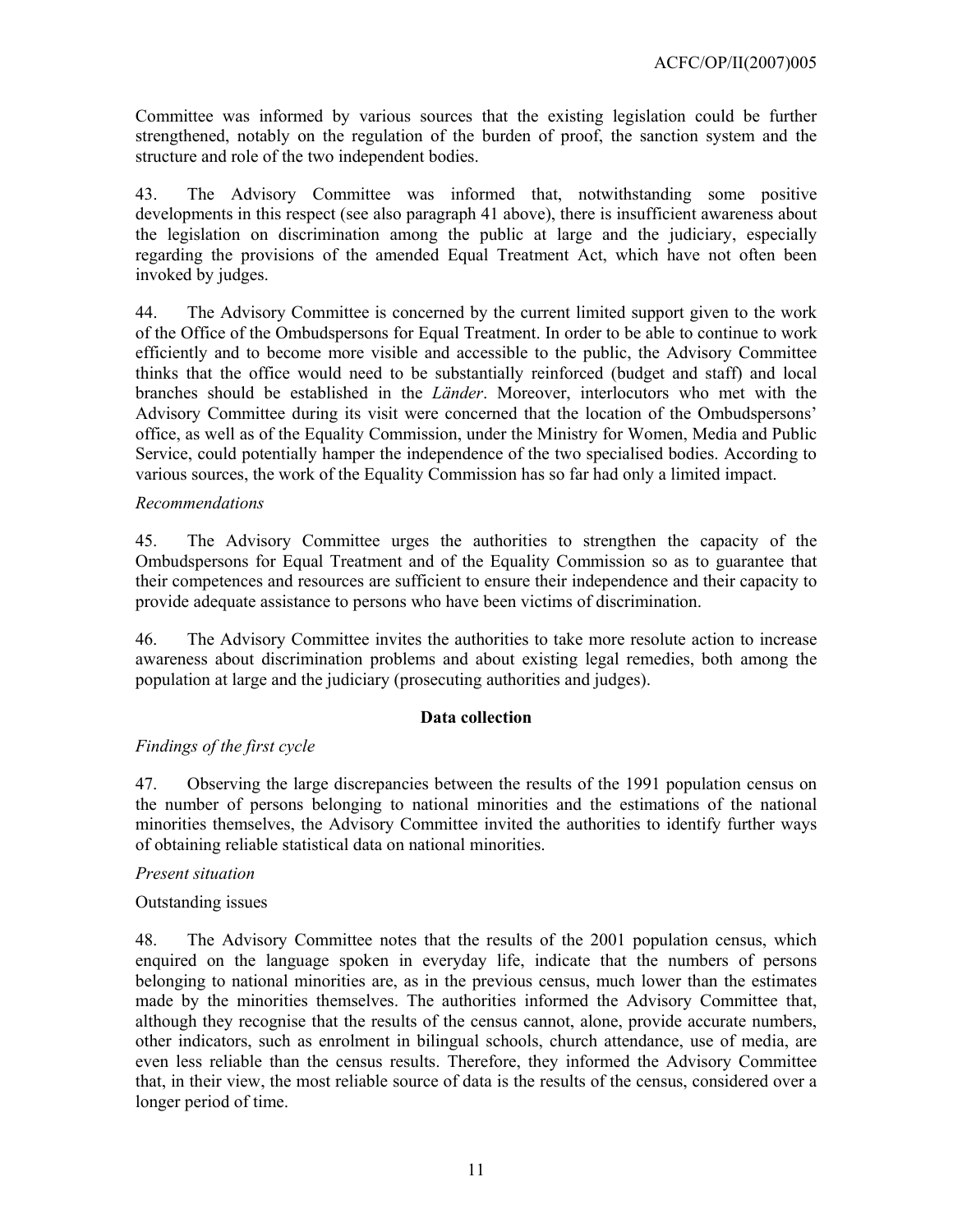### ACFC/OP/II(2007)005

49. The Advisory Committee is aware of the difficulties encountered in collecting information on the number of persons belonging to national minorities. However, this information is important to determine thresholds required for bilingual topographical indications and for the effective enjoyment of other rights to which minorities are entitled in the Austrian legislation.

50. The Advisory Committee was also informed that there is a shortage of data and information on the socio-economic and educational situation of persons belonging to national minorities. In particular, the Advisory Committee notes that there is a lack of reliable data concerning the Roma, which is an obstacle to the development of specific policies that adequately respond to their needs. The Advisory Committee recalls that the availability of reliable data makes it possible to target more closely the needs of minorities and make the necessary adjustments to policies which affect them. Reliable data are also crucial for developing adequate measures to combat discrimination based on ethnic origin. Information and data on the socio-economic or educational situation of persons belonging to minorities can be obtained in different ways, such as sociological studies or surveys, using methods offering adequate personal data protection.

### *Recommendation*

51. The Advisory Committee invites the authorities to continue seeking ways and means of collecting data on persons belonging to national minorities, including on their socio-economic and educational situation, in close cooperation with those concerned and in line with the principles contained in the Committee of Ministers' Recommendation (97) 18 concerning the protection of personal data collected and processed for statistical purposes.

#### **Situation of Roma**

## *Findings of the first cycle*

52. In its first Opinion, the Advisory Committee observed the existence of considerable socio-economic differences between many Roma and the rest of the population, especially in the field of housing and employment. It invited the authorities to take further measures in these fields, as well as in the field of education, to promote equal opportunities for Roma in the socioeconomic sphere and it recommended the collection of further data on the situation of the Roma to better respond to their needs.

#### *Present situation*

a) Positive developments

53. The Advisory Committee notes that the authorities continued to provide some support to projects aimed at improving the participation of Roma in socio-economic life, both in Burgenland and in Vienna. It also observes that innovative projects have been implemented, such as the Thara Haus project which aimed to improve access of Roma youth to the labour market. Furthermore, it welcomes the fact that the Department for Intercultural and Integration Affairs of the City of Vienna, set up in 2004, appointed a person specifically in charge of dealing with problems facing the Roma, whether autochthonous or those with migrant background.

#### b) Outstanding issues

54. The Advisory Committee was informed that many Roma continue to be at a disadvantage, especially in the fields of housing and employment. Although barriers in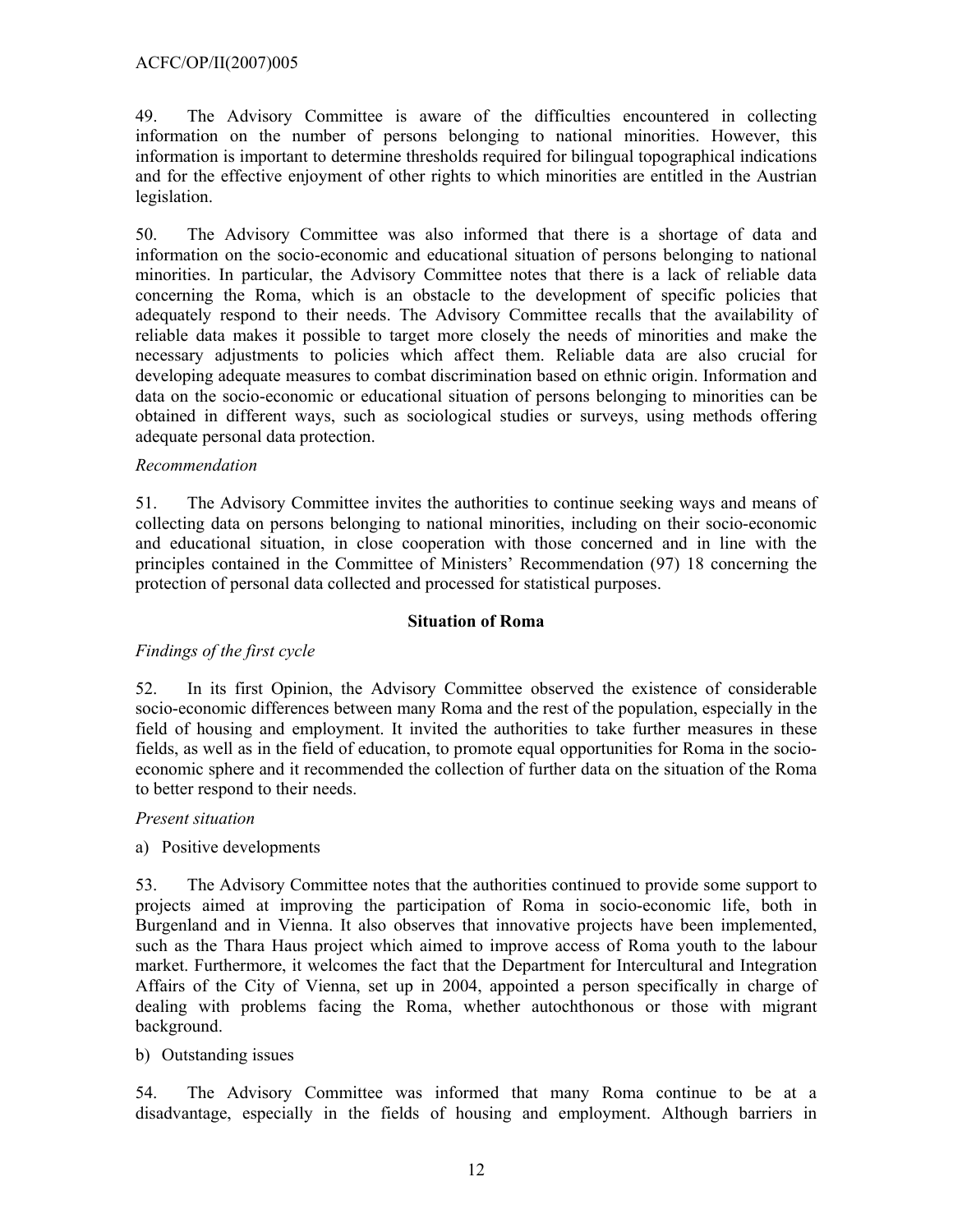accessing employment are tightly connected with gaps in the field of education, the Advisory Committee was informed that they also result from deeply rooted prejudices and discrimination against persons belonging to the Roma minority.

55. Interlocutors of the Advisory Committee also reported that more attention should be paid to the situation of Roma living outside Burgenland, where most of the efforts made by the authorities have concentrated so far, especially in view of the fact that currently, the majority of the persons belonging to the Roma minority live in Vienna.

56. While acknowledging the efforts that have been made to improve the situation of the Roma, especially in the field of education and preservation of the language, representatives of the Roma minority highlighted, during the visit of the Advisory Committee, the overall marginalisation of many Roma and the absence of comprehensive policies to remedy this and to promote their integration in the mainstream society (see also remarks in respect of Article 15). They also reported on the particular difficulties faced by Roma youth and women. The Advisory Committee is of the opinion that there is a need for more resolute and long-term policies, programmes and resources to achieve effective participation of the Roma in socio-economic life.

### *Recommendation*

57. The Advisory Committee urges the authorities to implement more resolute and comprehensive policies and programmes to promote equal opportunities for persons belonging to the Roma minority, especially in the areas of employment and housing. Such measures should be designed, implemented and evaluated in close consultation with the persons concerned and continuity of the support should be ensured in the long term. Existing successful projects should be replicated and further supported. Particular attention should be paid to the situation of Roma youth and women.

## **Article 5 of the Framework Convention**

## **Federal support for the activities in favour of preserving the culture and identity of national minorities**

## *Findings of the first cycle*

58. In its first Opinion, the Advisory Committee expressed concerns regarding the significant reduction in federal subsidies for national minorities' cultural activities. It also encouraged the authorities to elaborate criteria for a more transparent distribution of financial support for national minorities' activities.

#### *Present situation*

a) Positive developments

59. The Advisory Committee notes with satisfaction that the authorities have recently prepared draft guidelines for the distribution of funds to support the activities of the national minorities. It was informed that the draft guidelines have been submitted to the advisory councils for national minorities (see also remarks under Article 15 below) for consultation and that the latter are in the process of preparing their comments on this draft.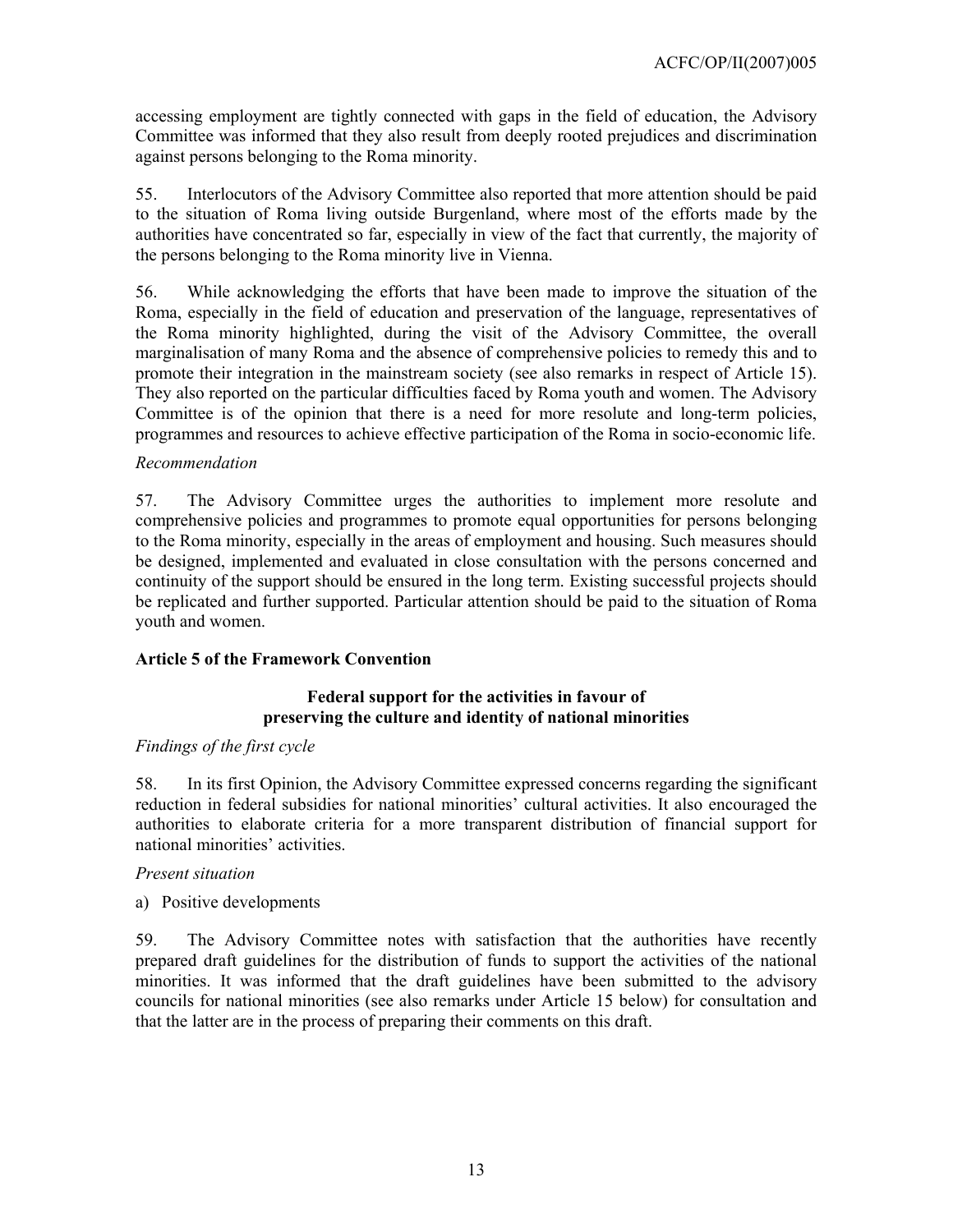b) Outstanding issues

60. The Advisory Committee observes with concern that federal subsidies for the preservation and development of the culture and traditions of national minorities have not increased since 1995 and are not inflation-adjusted. However, according to both the authorities, in the State Report, and all national minorities representatives, national minorities are experiencing an ongoing process of losing their distinct identity, linked with various factors, including a changing socio-economic environment and migration out of the traditional minority settlements. More support for activities aimed to revive and further develop national minority organisations and their activities is therefore required.

61. The Advisory Committee was informed that**,** in the absence of clear criteria**,** the distribution of funds for the activities of national minorities by the Federal Chancellery continues to be marked by a lack of transparency and predictability. Claims of unequal treatment in terms of support were also brought to the attention of the Advisory Committee by representatives of the national minorities. These were also noted by the Federal Court of Audit**,**  which recommended, in an audit report in  $2004<sup>4</sup>$ , that the authorities establish clear guidelines for the distribution of support to the organisations of national minorities. Therefore**,** the Advisory Committee hopes that the draft guidelines prepared by the authorities (see paragraph 59 above) will soon result in a more transparent system of support to national minorities' activities, which should also help build further confidence between the authorities and the representatives of the national minorities.

## *Recommendations*

62. The Advisory Committee strongly encourages the Austrian authorities to complete the process of adopting clear guidelines for the distribution of federal funds for activities of national minorities, in close cooperation with the representatives of the minorities concerned. The guidelines should aim to establish a more transparent, fairer and more consensual system of distribution of support.

63. The authorities should consider increasing the amount of support allocated to these activities, so as to ensure the preservation of their identity, linguistic and cultural heritage.

## *Länder* **support for the activities of national minorities**

## *Findings of the first cycle*

64. In its first Opinion, the Advisory Committee recommended that the authorities of Styria adopt considerably more determined measures to support the preservation and development of the culture of the Slovenes in this region, who according to Article 7 of the State Treaty, enjoy the same rights as the Slovenes in Carinthia.

65. The Advisory Committee also invited the authorities to provide further support to the Czech and Slovak minorities living in Vienna to enable them to preserve their cultural and linguistic heritage.

 $\overline{a}$ 4 Wahrnehmungsbericht des Rechnungshofes, 2004/04.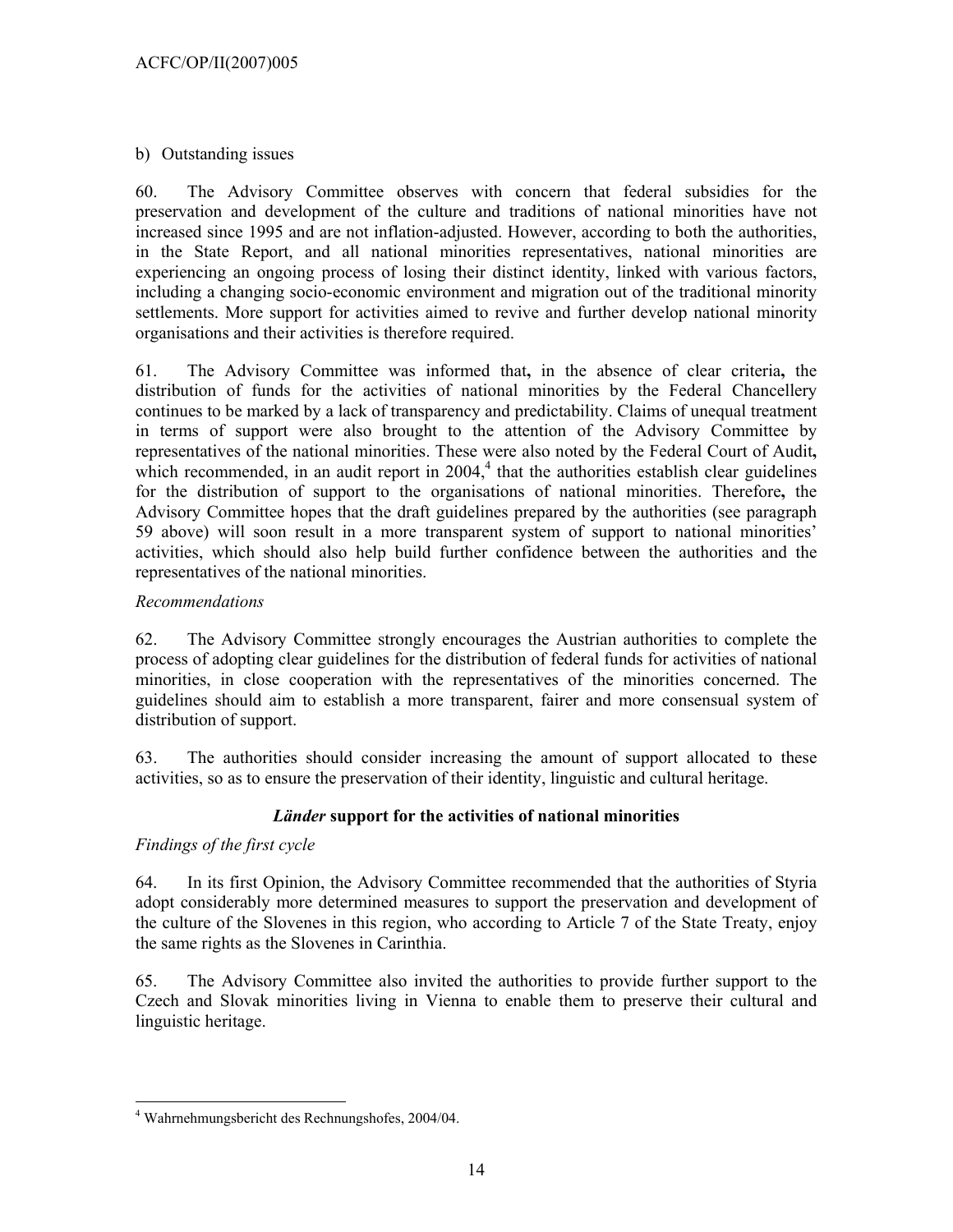## a) Positive developments

66. The Advisory Committee welcomes the increasing recognition and support that have been given to the culture and identity of the Slovene minority in Styria, which reportedly contributed to increasing numbers of persons declaring Slovenian as the language spoken in everyday life in the 2001 census.

## b) Outstanding issues

67. During its visit to Carinthia, representatives of the Slovene minority informed the Advisory Committee that funding provided by the Carinthian authorities for the cultural activities of the Slovene minority is not proportional to the share of the Slovene population in Carinthia and that persons belonging to the Slovene minority are disadvantaged compared with the majority population, whose associations receive proportionally more funding for cultural activities. The example of the Slovene Music School, which receives less than a quarter of the amount allocated per pupil per year to the German Music School, was highlighted as a case of particularly unequal treatment. The Advisory Committee is concerned that inadequate support for the activities of the Slovene organisations is likely to hamper their efforts to preserve their language and cultural heritage.

68. The Advisory Committee notes that, despite the encouraging developments mentioned above, more measures need to be taken to raise awareness of the culture and language of the Slovenes of Styria and ensure their development, notably in the field of education (see also remarks under Article 14 below).

69. The Advisory Committee notes that persons belonging to national minorities continue to report difficulties in accessing support to implement activities to preserve their cultural heritage. In particular, persons belonging to the Czech and Slovak minorities in Vienna report that most of the subsidies available are used to support the operation of the Komensky school (see also remarks under articles 13 below), which provides education in the Czech and Slovak languages and that only a limited amount of funds remains available for cultural activities of the Czech and Slovak minorities.

## *Recommendation*

70. The Advisory Committee calls on the authorities to ensure that the needs of the Slovene minority in Carinthia are effectively responded to. The Advisory Committee also invites the authorities to pursue and expand the measures taken to support the preservation and development of the culture and language of the Slovenes of Styria. The preservation of the culture and identity of persons belonging to the Czech and Slovak and other minorities in Vienna should also be addressed by the authorities.

## **Article 6 of the Framework Convention**

## **Situation in Carinthia**

## *Findings of the first cycle*

71. In its first Opinion, the Advisory Committee expressed deep concern at the tense situation prevailing in Carinthia, connected with the non-implementation by the Governor of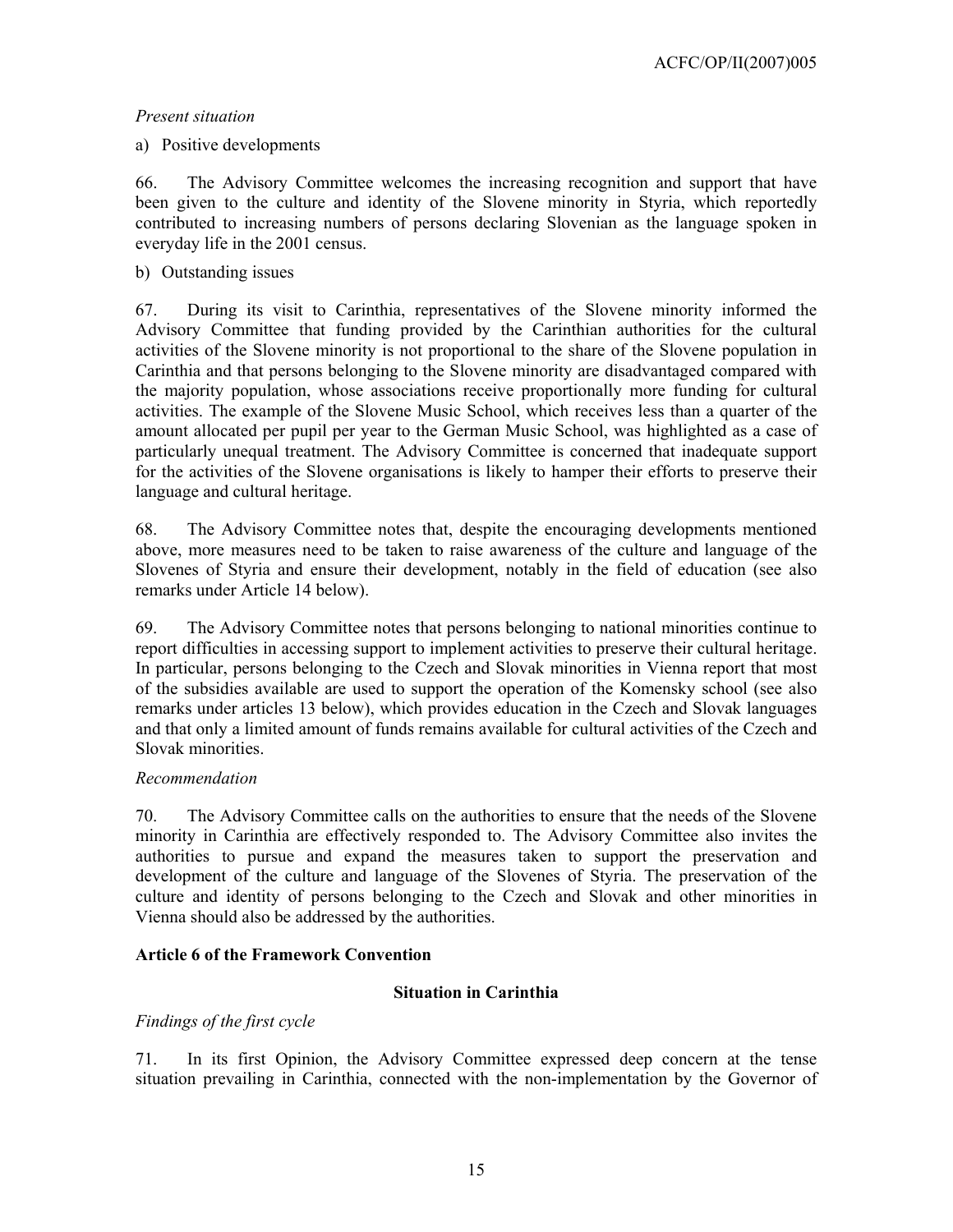## ACFC/OP/II(2007)005

Carinthia of the ruling of the Constitutional Court of 13 December  $2001<sup>5</sup>$  on name place signposting and the subsequent threats to reduce subsidies for the Slovenian minority.

## *Present situation*

a) Positive developments

72. The Advisory Committee notes that the previous Government had organised several rounds of negotiations with a view to finding a compromise solution to the dispute surrounding the erection of bilingual signposts in Carinthia, following the decision of the Constitutional Court of 13 December 2001. The Advisory Committee also acknowledges the fact that the new coalition in power since the elections of October 2006 has expressed a commitment to find a lasting solution to the dispute in its programme for the  $23<sup>rd</sup>$  legislative period.

73. The Advisory Committee welcomes the fact that the Office for National Minorities of Carinthia, in charge *inter alia* of promoting tolerance and intercultural dialogue, regularly organises events aimed at promoting a better knowledge of the culture of national minorities.

74. Various interlocutors of the Advisory Committee reported on the increasingly positive atmosphere prevailing in Carinthia following the accession of Slovenia to the European Union. This has reportedly increased the majority population's interest in learning Slovenian, now a language of the European Union.

b) Outstanding issues

75. The Advisory Committee is deeply concerned by the continuing non-implementation of the Constitutional Court ruling of 13 December 2001, which raises serious problems with regard to the rule of law (see also remarks with regard to Article 11 hereinafter).

76. The Advisory Committee is also deeply concerned by the campaigns carried out by the Governor's party in Carinthia expressing hostile views towards the Slovene minority and immigrants. The slogans in favour of a "monolingual Carinthia", among others, are incompatible with the principles of tolerance and mutual respect that are enshrined in Article 6 of the Framework Convention.

77. Moreover, the Advisory Committee notes with concern that, according to various interlocutors met during its visit, the Governor's party in Carinthia is using the bilingual signposting dispute for political and electoral purposes. It is also concerned by the use made of this issue in negotiations on other areas of interest for the Slovene minority, such as subsidies for educational and cultural activities.

## *Recommendations*

78. The Advisory Committee urges the authorities to ensure a swift and full implementation of the Constitutional Court ruling of 13 December 2001 (see also recommendations in respect of Article 11).

79. The Advisory Committee also invites the authorities to do their utmost to maintain and further develop the prevailing climate of tolerance in Carinthia and to condemn attempts to trigger interethnic hostility and intolerance.

 $\overline{a}$ 5 Please refer to footnote 8.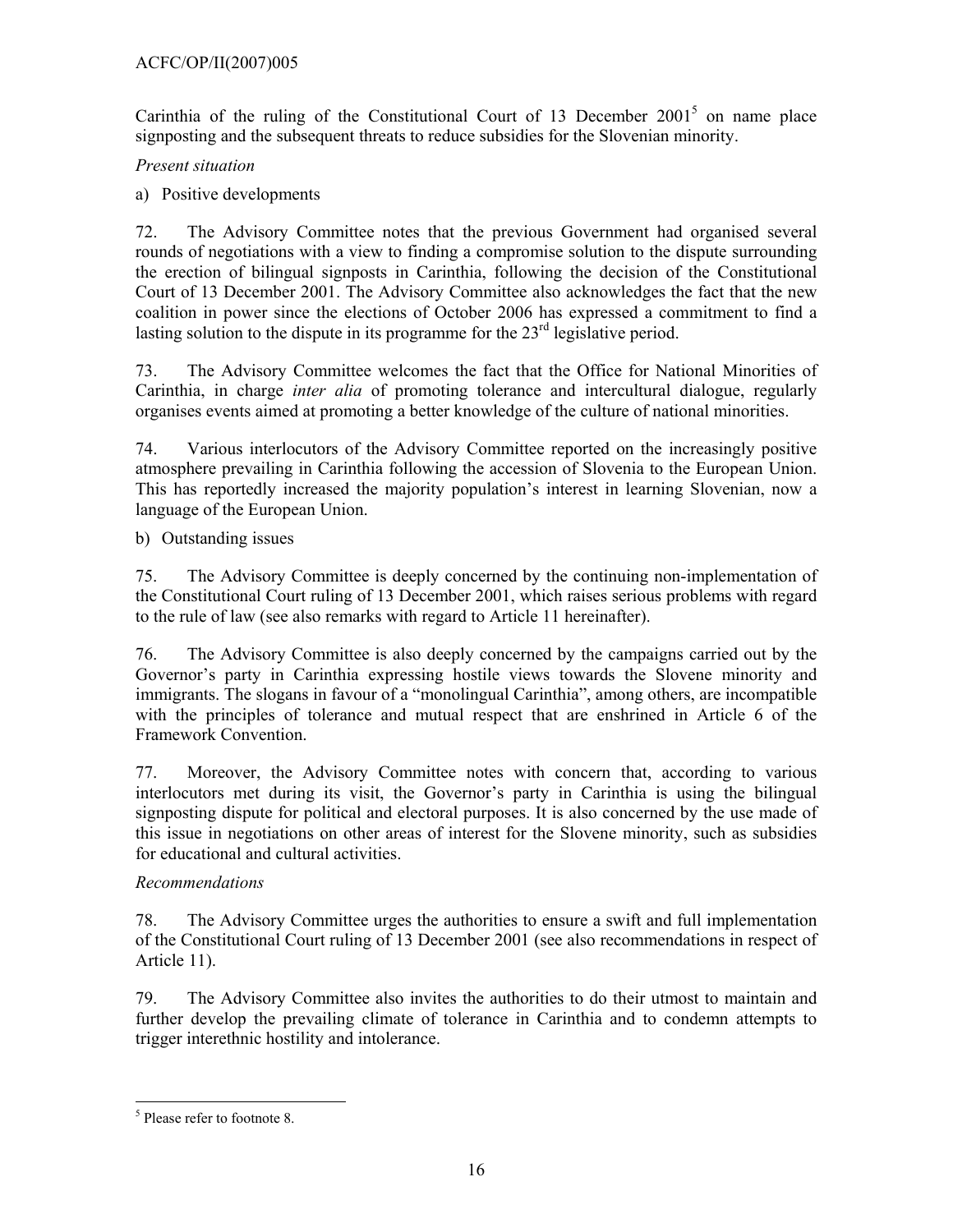## **Combating racism and intolerance**

### *Findings of the first cycle*

80. In its first Opinion, the Advisory Committee expressed concern at reported attitudes of rejection and hostility against the Roma, manifestations of anti-semitism and the use of xenophobic discourse in the Austrian political arena.

### *Present situation*

a) Positive developments

81. The Advisory Committee welcomes the initiatives taken by the authorities to fight intolerance, racism, xenophobia and anti-semitism and the continuing efforts to combat far-right extremism. The programme for human rights education and political education at school, implemented in cooperation with the Ludwig Boltzmann Institute, is a particularly commendable initiative.

82. The Advisory Committee also takes note of the valuable work of the Human Rights Council, established within the Ministry of the Interior to supervise respect for human rights principles within the police. The Advisory Committee also commends the continuing efforts to improve training of the police on human rights and racism-related issues.

### b) Outstanding issues

83. The Advisory Committee observes that a significant number of racist and anti-semitic incidents, ranging from racist graffiti to harassment of immigrants, cases of police brutality and acts of violence, continue to be reported. These incidents affect mostly persons belonging to "visible" minorities, and notably persons of African origin. Roma, and particularly those who arrived in Austria more recently, also continue to face hostile and discriminatory attitudes, such as denial of access to leisure facilities and other public places.

84. The Advisory Committee acknowledges the work done by the authorities to monitor and combat activities of far-right extremist groups, such as neo-nazi and skinhead organisations. However, it notes that less attention is paid to racist violence that is not connected with extremeright ideology and movements. There is no official system of monitoring of such incidents and consequently only a limited amount of data is available on "ordinary" racism and racist violence, namely, those cases reported to the police. The Advisory Committee is of the opinion that the availability of further data on racially motivated incidents and crimes could substantially contribute to policies of prevention of racist violence as well as to awareness-raising among the population and the police on these issues. Moreover, the Advisory Committee notes that Section 283 of the Penal Code, which criminalises hate speech that is not connected with nazi-ideology, is rarely applied.

85. The Advisory Committee is concerned that xenophobic rhetoric continues to be reported in the political arena. It notes that feelings of hostility and intolerance against foreigners and minorities were again used for political purposes in the campaign for the general elections of October 2006. The negative focus on immigration, asylum and ethnic minority-related issues in the electoral campaigns of some politicians is likely to trigger a climate of hostility against these persons and to make racist discourse commonplace.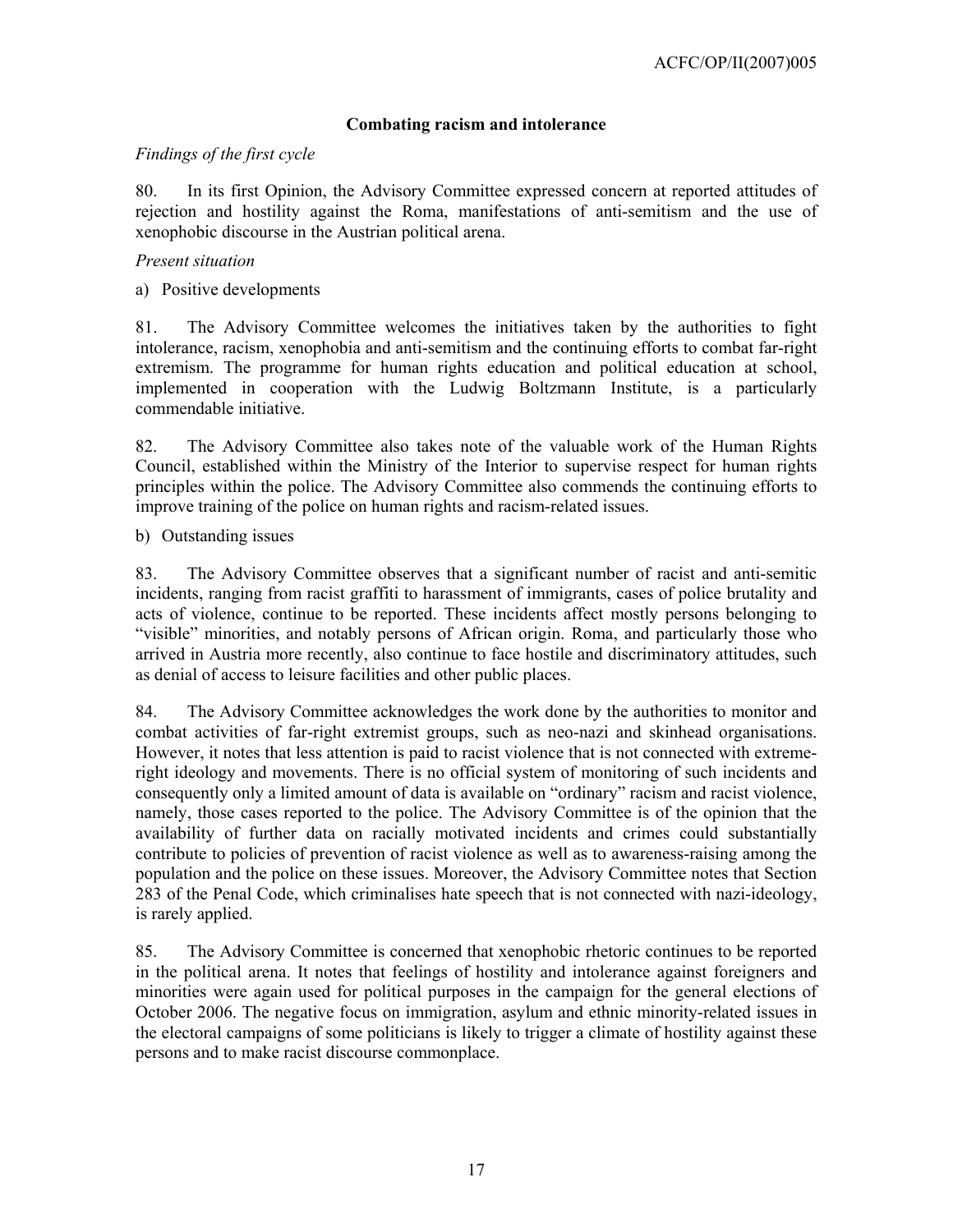## ACFC/OP/II(2007)005

## *Recommendations*

86. The Advisory Committee calls on the authorities to continue to make concerted efforts to tackle racism and racially-motivated violence. In particular, it urges the authorities to take measures to better monitor and sanction racially-motivated violence that is not connected with far-right extremism.

87. The Advisory Committee invites the authorities to condemn all manifestations of intolerance and racism, including in the political sphere. Moreover, efforts to raise awareness on racism and discrimination among the population at large and the police should be pursued and developed further.

## **Media portrayal of minorities**

## *Findings of the first cycle*

88. In its first Opinion, the Advisory Committee invited the authorities to pursue their efforts to impress on the media the need to report fairly on minorities.

## *Present situation*

### Outstanding issues

89. The Advisory Committee notes that mainstream media and newspapers continue to frequently mention the ethnic origin of alleged perpetrators of crimes, especially when they are of immigrant or minority background. This practice is affecting in particular persons of African and Roma origin. The Advisory Committee is concerned that this practice is contributing to the stigmatisation of immigrants and persons belonging to minorities and is likely to reinforce feelings of intolerance and hostility against these persons.

90. The Advisory Committee notes that the Code of Ethics of the Austrian Press Media prohibits discrimination on various grounds, including ethnicity, and that the programming principles of the Austrian Broadcasting Company (ORF) refer to the need to respect human rights and prohibit hate speech. However, the ORF Audience Council, which is the institution in charge of self-regulation of the ORF and in which national minorities have a seat, has only consultative functions and it seems to have only a limited impact in practice. According to information received by the Advisory Committee, the Press Council does not operate in practice.

## *Recommendations*

91. The Advisory Committee considers that the media itself has a responsibility to promote tolerance, to safeguard against xenophobia and intolerance in the media and to avoid stereotyping and negative portrayal of persons belonging to different ethnic and religious groups in the media.

92. Further awareness raising on these issues amongst journalists is recommended. The establishment of effective complaint mechanisms that take into account the concerns related to minority reporting should be pursued, while fully respecting freedom of expression and editorial independence of the media.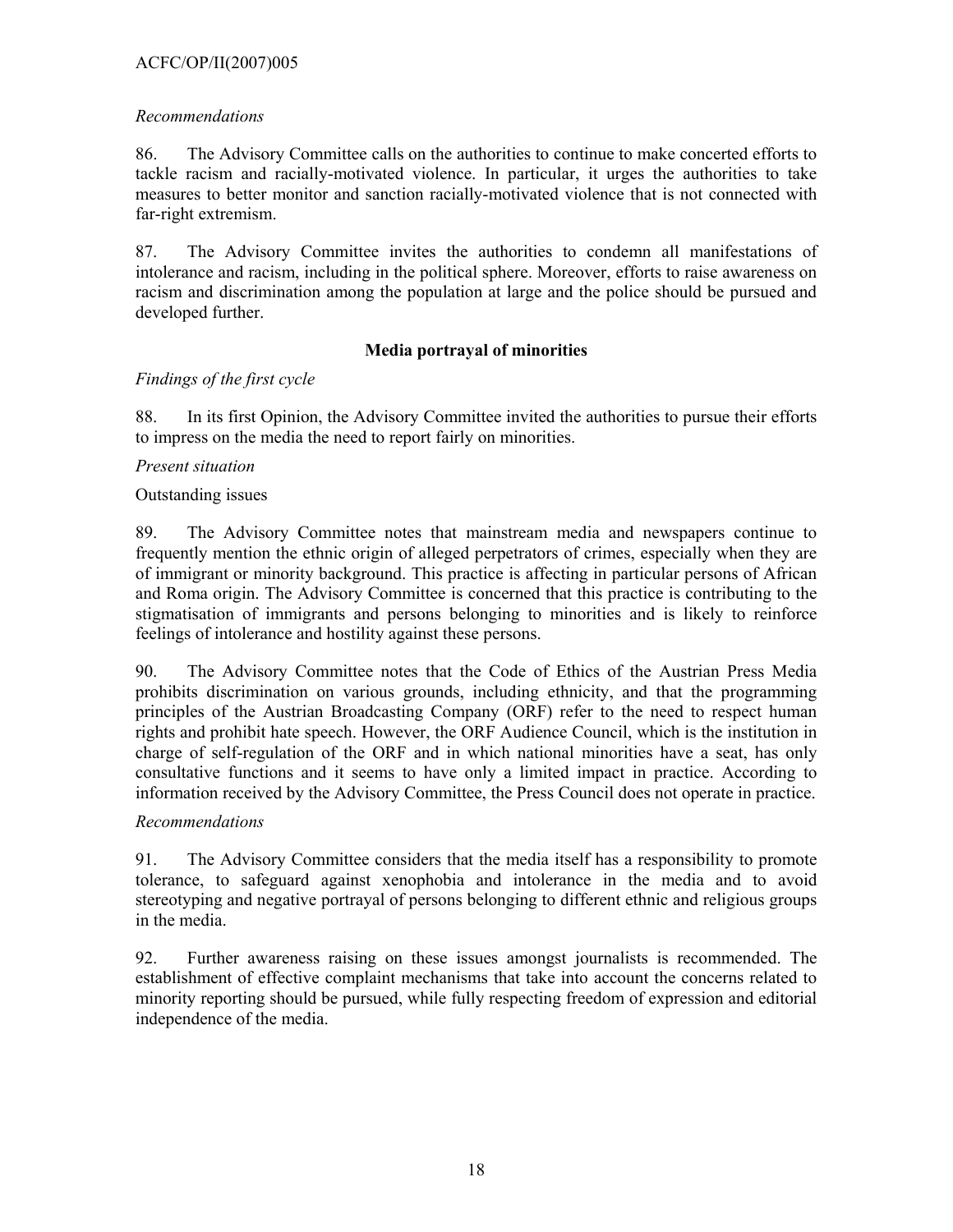## **Integration and community relations**

## *Findings of the first cycle*

93. The Advisory Committee invited the Austrian authorities to step up their integration policy and to implement measures in favour of equality of opportunities for immigrants. It also recommended that the legislation on citizenship be applied fairly and in a non-discriminatory manner as the lack of citizenship was a real obstacle to the integration of non-citizens.

## *Present situation*

a) Positive developments

94. The Advisory Committee welcomes the creation in 2004 of the Municipal Department for Intercultural and Integration Affairs by the City Council of Vienna. The objectives of the department are, *inter alia*, to promote the value of diversity, to improve equal opportunities for persons of immigrant and minority background, including through education and language courses, and to improve community relations as a whole. The Advisory Committee takes particular note of the fact that a contact point was set up in the department to deal with problems faced by Roma, and persons of immigrant background.

## b) Outstanding issues

95. Information brought to the attention of the Advisory Committee shows that the tightening of the citizenship, residency and asylum legislation in 2006 makes it increasingly difficult for non-citizens to access education, health care, housing and employment and is, reportedly, a factor creating increased vulnerability of non-citizens. Moreover, it seems that the increased insecurity, including legal insecurity, facing many non-citizens renders them more vulnerable to racist attitudes.

96. The Advisory Committee observes that persons of immigrant and Roma origin continue to face discrimination in a number of fields, notably in the fields of employment and housing. It also appears that immigrants, whether citizens of Austria or not, are at a great disadvantage in the field of education: they are under-represented in secondary and higher education, overrepresented in schools for children with special educational needs and they often achieve lower educational levels than the majority population.

## *Recommendation*

97. The Advisory Committee invites the Austrian authorities to continue to develop their integration policies and to take resolute measures to further promote equal opportunities for immigrants. The authorities should also ensure that the new residency and citizenship requirements do not lead to the long-term exclusion of non-citizens.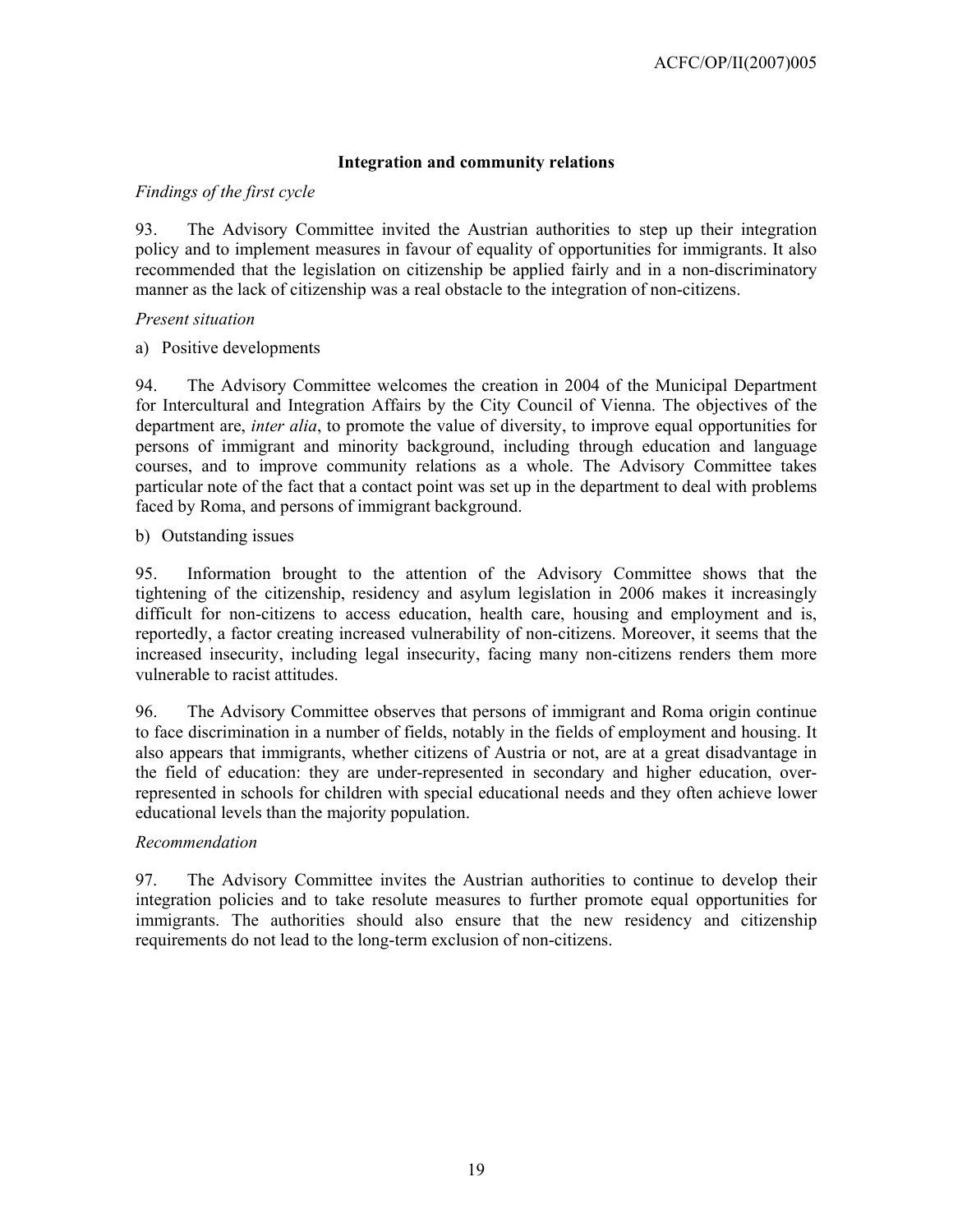## **Article 9 of the Framework Convention**

## **Implementation of the Austrian Broadcasting Corporation (ORF) Act as amended in 2001**

#### *Findings of the first cycle*

98. In its first Opinion, the Advisory Committee welcomed the possibilities opened up by the new Austrian Broadcasting Corporation (hereinafter referred to as ORF) Act of 2001, which required the ORF to broadcast a reasonable proportion of programmes in the languages of national minorities; moreover, the amended act made it possible for the ORF to cooperate with private broadcasters to fulfil its mandate and it provided a seat for a representative of national minorities in the Audience Council.

99. The Advisory Committee observed that there was a real interest among national minorities to develop television and radio programmes in the languages of national minorities, especially among those living in Vienna. It also encouraged the authorities to cater better for the needs related to the media of the Slovenes of Styria.

#### *Present situation*

a) Positive developments

100. The Advisory Committee notes that the adoption of the new ORF Act made it possible for radio programmes in the Czech, Slovak, Hungarian, Burgenland Croat and Roma languages to be launched in Vienna on Radio 1476, the medium wave programme of the ORF.

101. In Carinthia, the Advisory Committee notes with satisfaction that an agreement was finally reached in 2004 to ensure continuation of radio broadcasting in the Slovenian language, after the discontinuation in 2002 of the cooperation contract between the ORF Carinthia and the two private radio stations in the Slovenian language (Radio Agora and Radio Dva). The agreement of 2004 resulted in resumed cooperation between the ORF and Radio Agora and Radio Dva. Twelve hours daily broadcasting in the Slovene language is now ensured.

102. Since 2003, radio and television programmes in the Roma language are broadcasted by the ORF Burgenland.

103. The Advisory Committee welcomes the adoption in 2004 of the Press Promotion Act, which introduces easier conditions for the print media of the national minorities to access federal funds.

b) Outstanding issues

104. According to information brought to the attention of the Advisory Committee, persons belonging to national minorities encounter difficulties in obtaining private radio broadcasting licences and, therefore, in cooperating with the ORF on developing programmes in minority languages – in line with the amended ORF act. $6$ 

105. Moreover, the ORF medium wave radio service in various languages of the national minorities (Radio 1476 in Vienna) has a very limited impact and a restricted outreach as the

<sup>&</sup>lt;sup>6</sup> See also Report of the Committee of Experts on the European Charter for Regional or Minority languages, ECRML (2005) 1, 19 January 2005.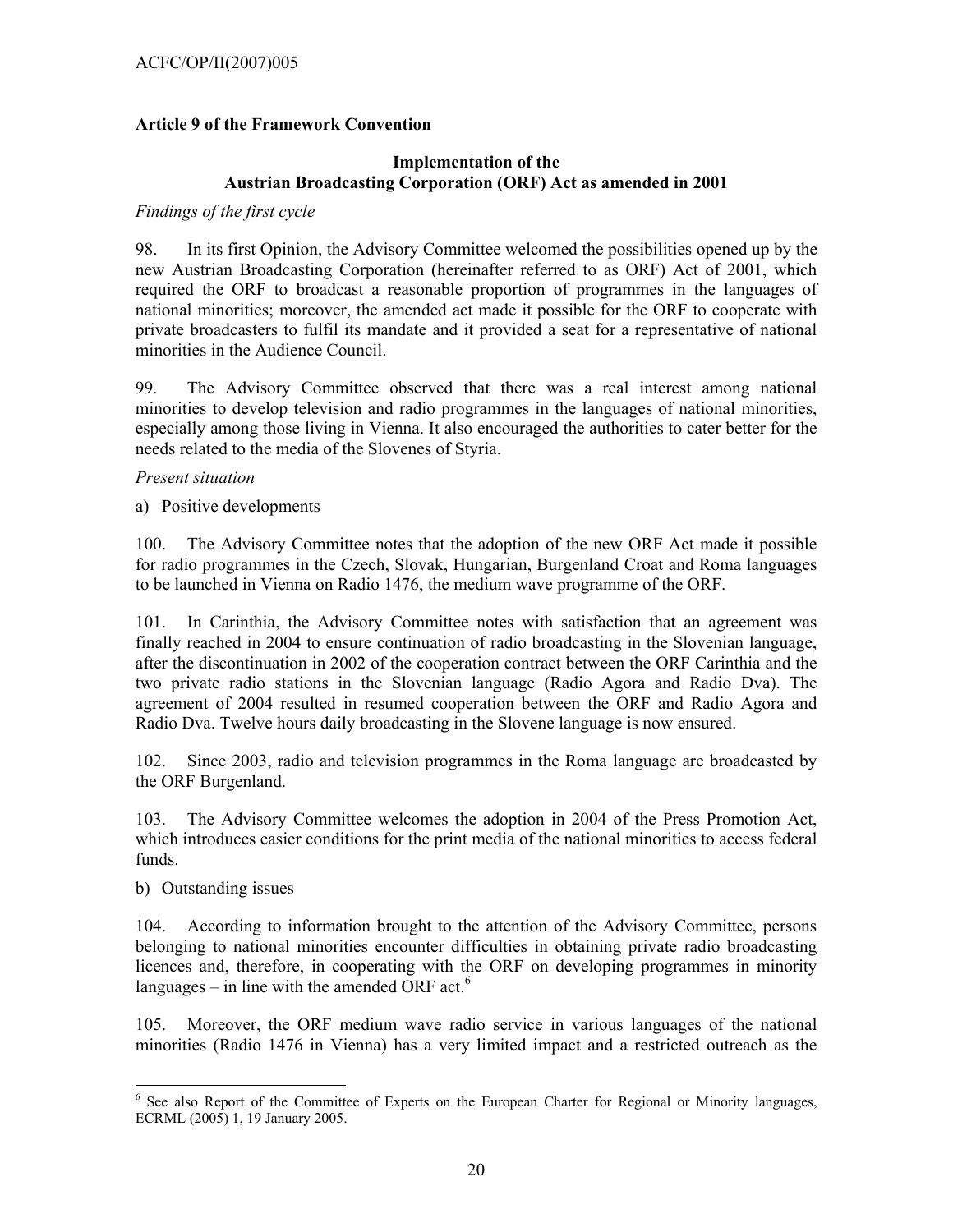quality of broadcasting is not high and the allocated time-slots are not popular. The Advisory Committee is of the opinion that, although the launching of minority language radio programmes in Vienna is a positive development, it is not a sufficient response to the needs of the national minorities in the field of radio broadcasting.

106. The Advisory Committee notes with concern that television programmes in the minority languages are limited to a one-hour weekly ORF programme, broadcasted simultaneously in Carinthia and Burgenland, and to some additional irregularly-broadcasted programmes in Burgenland. The Advisory Committee considers that the opportunities for the minority languages to be heard on television are very limited.

107. The Advisory Committee observes that, in Styria, there are no radio or TV programmes in Slovenian and that, for technical reasons, Slovenian language programmes produced in Carinthia cannot be received. In Carinthia, following the agreement of 2004 between the ORF and private radios (see paragraph 101 above), the ORF Carinthia decided to reduce its programmes in Slovenian on the public radio to one hour a week. Some interlocutors of the Advisory Committee highlighted that they regret this reduction of broadcasting time in Slovenian on the public radio, which may be harmful to the overall presence of the Slovenian language in the media.

108. Access to the media for the Czech, Slovak and Roma minorities is still very limited. Moreover, representatives of the Roma informed the Advisory Committee that they lack the capacity to contribute more substantially in the media and that there is a need for training of Roma journalists to be able to prepare radio or TV programmes.

109. The Advisory Committee is of the opinion that the opportunities opened up by the new ORF Act of 2001 have not yet been adequately and fully made use of by the ORF. Moreover, the Advisory Committee notes that the Audience Council, which is in charge of approving *inter alia* the allocation by the ORF of programmes in the minority languages, is only a consultative organ with, reportedly, a limited impact on ORF programmes (see also remarks in respect of Article 6).

110. The Advisory Committee was informed that, although there are no legal obstacles to the reception of programmes broadcasted in neighbouring states (Slovenia, Croatia and Hungary), technical difficulties exist for the reception of some programmes. Representatives of the Hungarian minority reported that the only Hungarian programmes they can receive are on paychannels.

111. Information brought to the attention of the Advisory Committee points to a substantial reduction in the federal funds allocated to national minorities' print media since 2001. Moreover, the Advisory Committee is concerned by some provisions of the draft law on press promotion in Carinthia which would increase the required minimum number of copies in circulation of a newspaper to be eligible for support. Most minority-language newspapers would, as a consequence, be deprived of support from the Carinthian authorities.

## *Recommendations*

112. The Advisory Committee invites the authorities to continue to develop ways of better responding to the needs expressed by the national minorities in the field of radio and television broadcasting and to ensure that the national minorities can make full use of the possibilities offered by the new ORF Act. The Advisory Committee recalls that an enhanced presence of the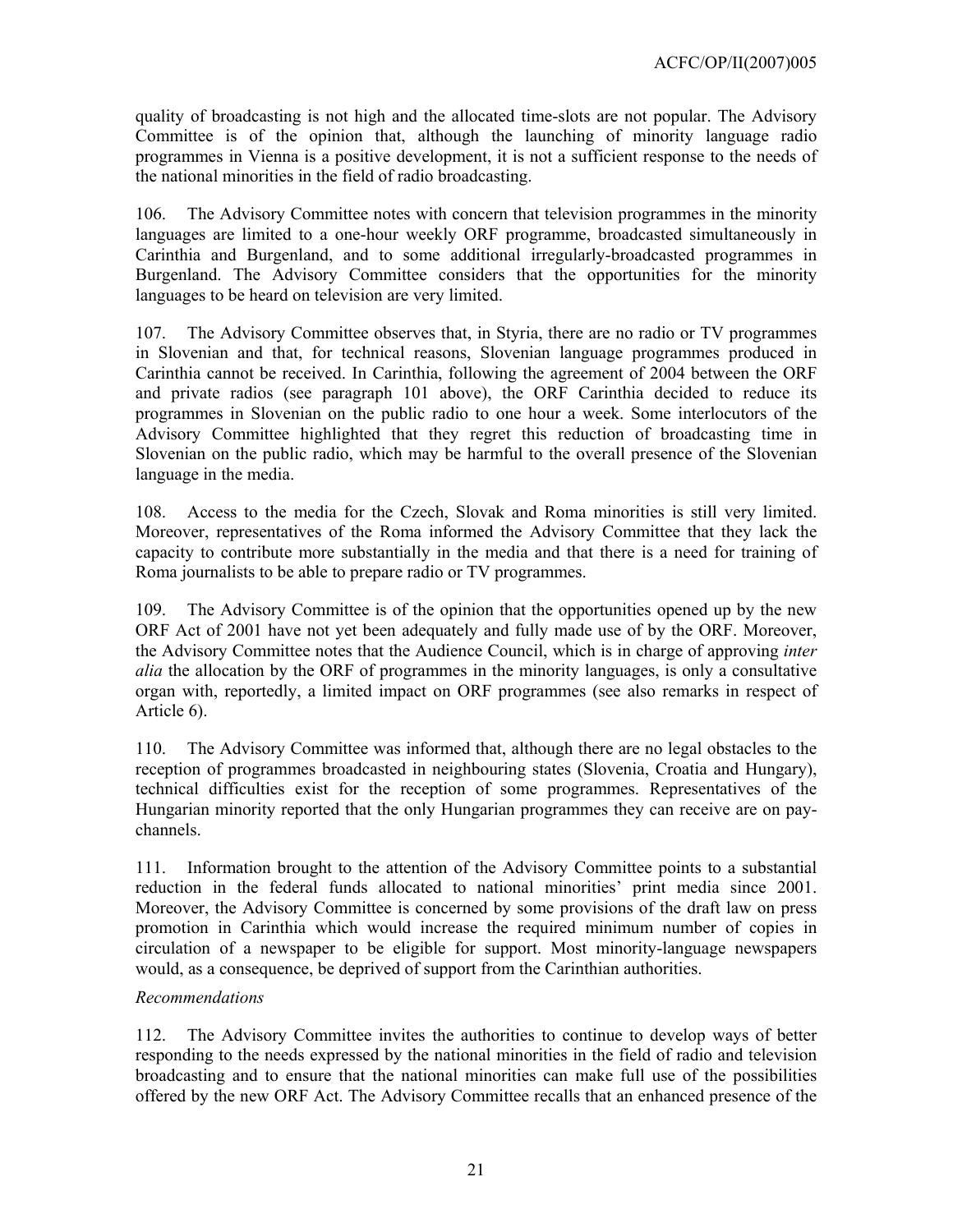languages of the national minorities on the radio and television should substantially contribute to the efforts of the latter to preserve their language and their cultural heritage.

113. The Advisory Committee calls on the authorities to ensure that the needs of persons belonging to national minorities in relation with the print media are adequately met.

## **Article 10 of the Framework Convention**

### **Implementation of the legislation on the use of minority languages in relations with the authorities**

## *Findings of the first cycle*

114. The Advisory Committee recommended, in its first Opinion, that the regional and local authorities do their utmost to implement the Constitutional Court's ruling of 4 October  $2000<sup>7</sup>$ fully.

115. The Advisory Committee also invited the authorities to make efforts to promote the use of Hungarian in official dealings, to comply with the order on the use of Hungarian as an official language in Burgenland adopted in 2000.

## *Present situation*

a) Positive developments

116. The Advisory Committee was informed that, since the accession of Hungary and Slovenia to the European Union, the prestige attached to both the Hungarian and Slovenian languages is increasing among the population at large. The Advisory Committee welcomes this development, which is likely to encourage more persons to learn these languages and should make it easier to use them in daily relations with local administrative authorities.

117. The Advisory Committee notes with appreciation the work done by the Carinthian Office for Minorities to facilitate the implementation of the legislation on the use of Slovenian in relations with the *Land* administration, notwithstanding its limited resources.

b) Outstanding issues

118. Representatives of the minorities who met with the Advisory Committee during its visit highlighted that the existing legislation on the use of languages in relations with public authorities is often not consistently and fully implemented.

119. Representatives of both the Croat and Hungarian minorities underlined that in Burgenland there is a lack of linguistic skills among civil servants and that there would appear to be limited incentives for them to learn the Croatian or Hungarian language.

120. In Carinthia, the Advisory Committee notes that the Constitutional Court's ruling of 4 October 2000 is not yet fully implemented as some of the municipalities concerned, notably in

 $\overline{\phantom{a}}$ <sup>7</sup> The Constitutional Court, in this decision of 4 October 2000 (V 91/99), stated that a Carinthian municipality with 10,4% of Slovene speakers should be considered "an administrative district with mixed population" within the meaning of Article 7, paragraph 3 of the State Treaty, implying that Slovenian is an official language, thus enabling its use in official dealings. The decision also considered that the results of the census taken over a certain period of time should be used to estimate the share of the Slovenian speaking population.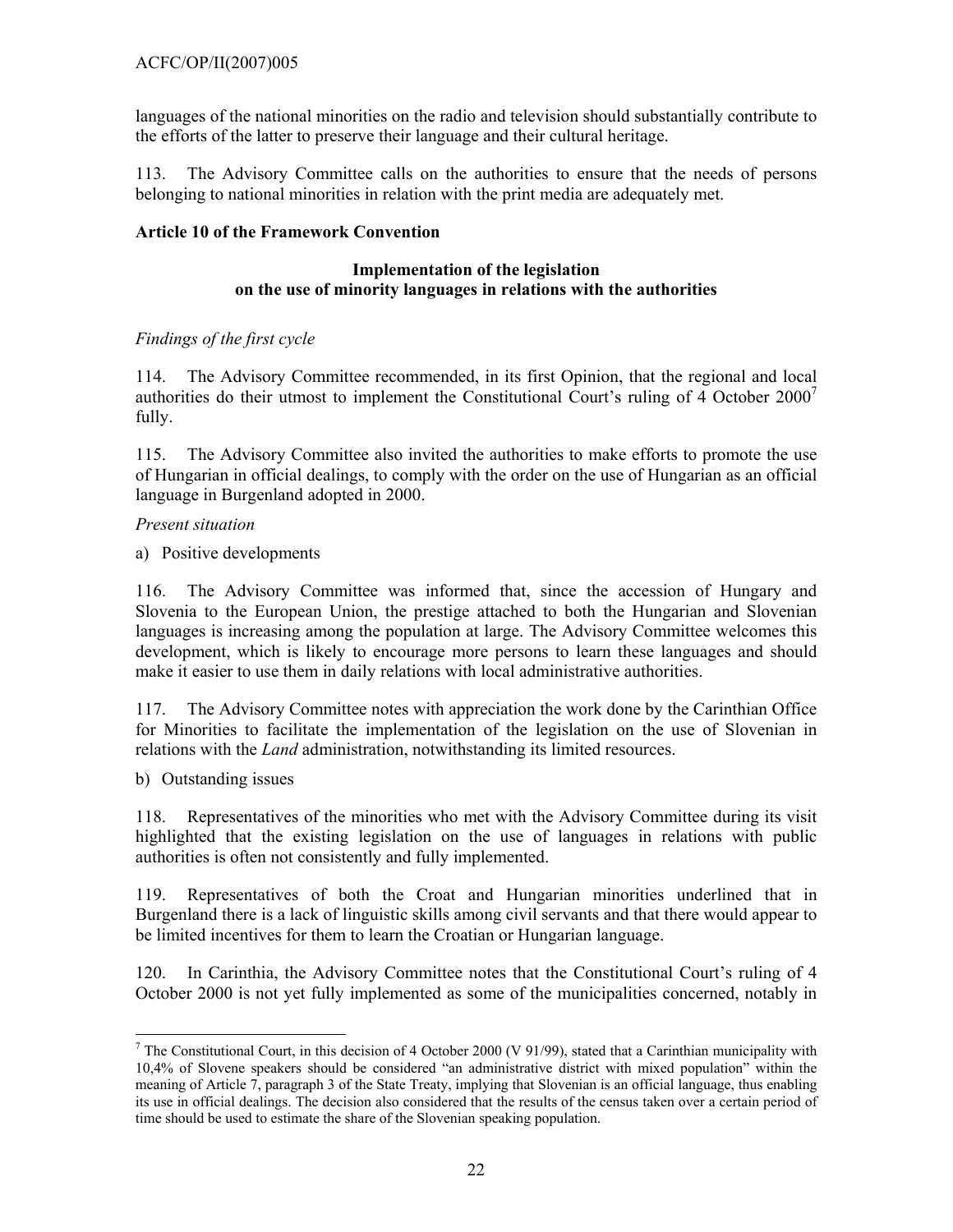the district of Völkermarkt, do not seem to be willing to recognise Slovenian as an official language, to be used also in relations with the authorities. The Advisory Committee is concerned that the implementation of the existing legislation on the use of languages seems to be sometimes dependent on the willingness of the local authorities. Furthermore, it notes that the order of 1977 on the list of courts, administrative authorities and other bodies before which the Slovenian language is admitted as an official language, in addition to German, has not yet been amended by the federal authorities, as requested by the Constitutional Court in the abovementioned decision. The Advisory Committee is of the opinion that providing clarity on the obligations of local authorities would substantially contribute to decreasing tensions prevailing in some areas of Carinthia around the issue of language use.

121. The Advisory Committee observes that in Carinthia too there is a reported lack of Slovene language skills among civil servants. Moreover, the complexity of the legislation on the use of minority languages in relations with the local administrative authorities (and the courts) can, in the view of the Advisory Committee, be an obstacle for potential users.

### *Recommendations*

122. The Advisory Committee urges the federal authorities to ensure full implementation of the Constitutional Court ruling of 4 October 2000, including as adequate by amending the legislation in force and providing clarity with regard to the use of languages with the administrative authorities and courts in Carinthia and Burgenland.

123. Further measures should also be taken to enable civil servants in local administration to communicate with persons belonging to national minorities in their languages.

## **Article 11 of the Framework Convention**

#### **Bilingual signposting in Carinthia**

## *Findings of the first cycle*

124. In its first Opinion, the Advisory Committee considered it important that the Constitutional Court decision of 13 December 2001<sup>8</sup> be respected and implemented at all levels. It also recommended adequate consultation of the Slovene minority representatives in the planned "consensus conferences". Finally, it recalled that the authorities should not rely entirely on the results of the last census to establish whether topographical indications in minority languages are to be displayed.

#### *Present situation*

a) Positive developments

125. The Advisory Committee takes note of the efforts of the federal authorities to seek a consensus between the parties concerned by means of a "consensus conference" (2002-2003, reconvened in 2005-2006, see also remarks in respect of Article 6 above). It also notes that the new government stated, in its programme for the next five years, that "regulation on the implementation of decisions relating to municipal signs made by the Constitutional Court shall

 $\overline{\phantom{a}}$ <sup>8</sup> In this decision, the Constitutional Court ruled that the threshold of 25% for entitlement to the display of topographical indications in minority languages contained in the Law on Ethnic Groups of 1976 runs contrary to Article 7, paragraph 3 of the State Treaty and is therefore unconstitutional. The Constitutional Court further ruled that if a national minority forms more than 10% of the total population in an area over a long period, this was sufficient to entitle its inhabitants to the display of bilingual topographical signs.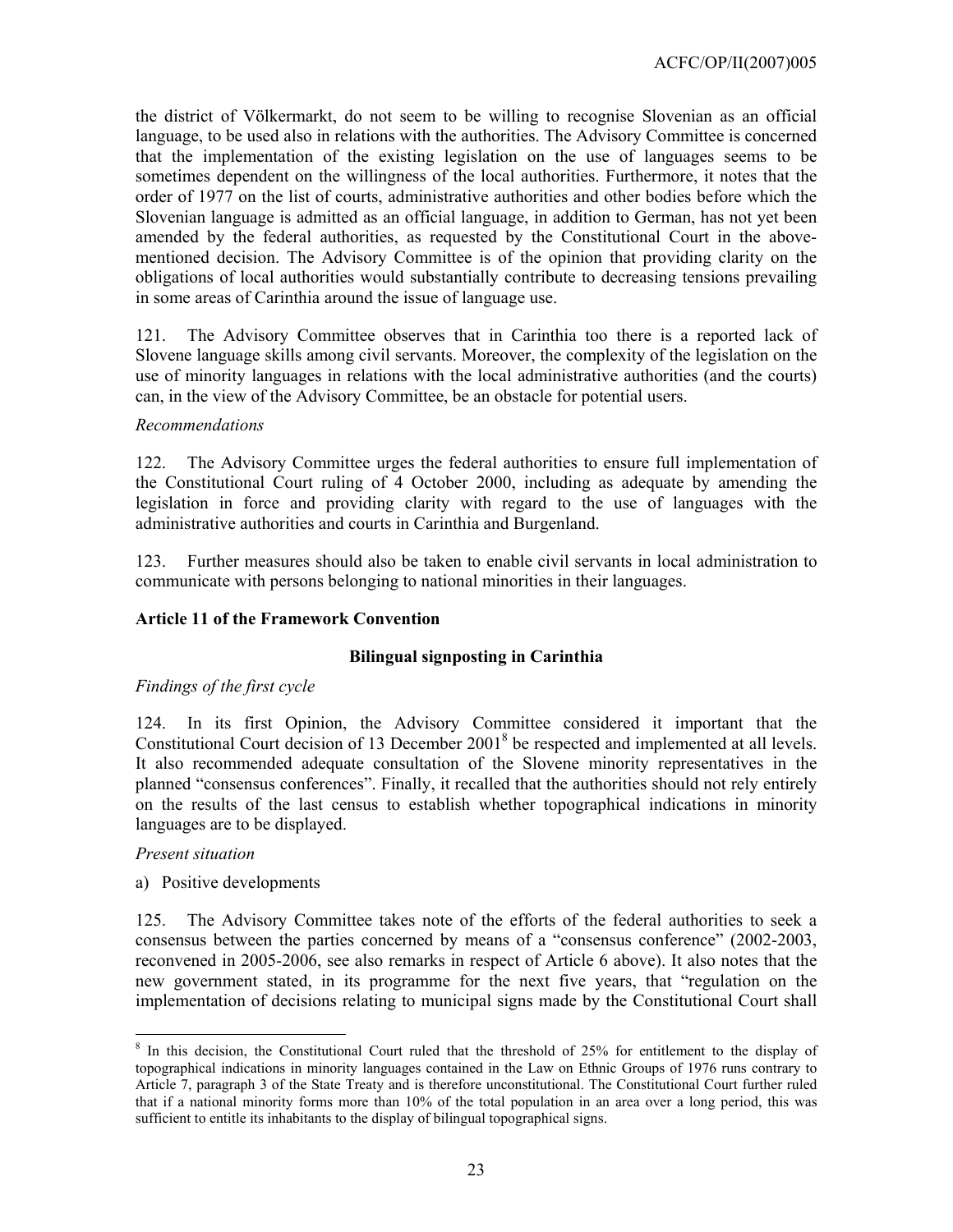be constitutionally safeguarded with the maximum possible consensus from the ethnic groups, on the basis of existing proposals".<sup>9</sup>

b) Outstanding issues

126. The Advisory Committee is deeply concerned by the continued non-implementation of the decision of the Constitutional Court of 13 December 2001. This does not only raise concerns with regard to the principles enshrined in Article 11 of the Framework Convention but also, as already mentioned under Article 6 (above), with regard to the respect for decisions of the highest Court of the State and for the rule of law. Furthermore, the Advisory Committee notes that in further decisions on bilingual signposting for certain Carinthian municipalities,  $10$  the Constitutional Court has confirmed the principles stated in the ruling of 13 December 2001. The Advisory Committee is concerned at the polarisation of positions around the issue of bilingual signposting in Carinthia.

127. The Advisory Committee was disconcerted by the repeated attempts of the Governor of Carinthia to remove bilingual signs or to replace regular bilingual signs with signs where the Slovenian indications appear in small characters. It is also concerned by the criticism expressed by the Governor of Carinthia regarding the Constitutional Court's decision and by derogatory remarks made against some of its members. Moreover, members of the Governor's party (BZÖ) stated, during the visit of the Advisory Committee, that **"**the Court's decision broke social peace in Carinthia and that respect for the rights of the Slovene minority should be considered in the light of respect for rights of German-speaking minorities in neighbouring countries**".** While encouraging bilateral cooperation on national minorities protection, the Advisory Committee underlines that the implementation of the Framework Convention is an obligation taken by the State Parties and shall not depend on bilateral considerations.

128. The Advisory Committee notes that a new Topographical Ordinance for Carinthia was prepared by the federal authorities in June 2006 to replace the Topographical Ordinance of 1977, which was considered incomplete and unconstitutional by the Constitutional Court. It could not enter into force due to the opposition of the party of the Governor of Carinthia. Consequently, the authorities prepared a draft amendment to the Constitution that would have amended those constitutional requirements on bilingual signs which were the subject of the Constitutional Court decision of 2001. The 2/3 majority of votes required in the Federal Parliament to amend the Constitution was, however, not reached.

## *Recommendation*

 $\overline{a}$ 

129. The Advisory Committee urges the authorities to seek ways of ensuring swift and full implementation of the Constitutional Court decision of 13 December 2001 (see also recommendations in respect of Article 6).

<sup>&</sup>lt;sup>9</sup> Programme of the Austrian Federal Government for the 23rd Legislative Period.

<sup>&</sup>lt;sup>10</sup> Decisions V 46/06, V 47/06, V544-58/06 and V 81/06.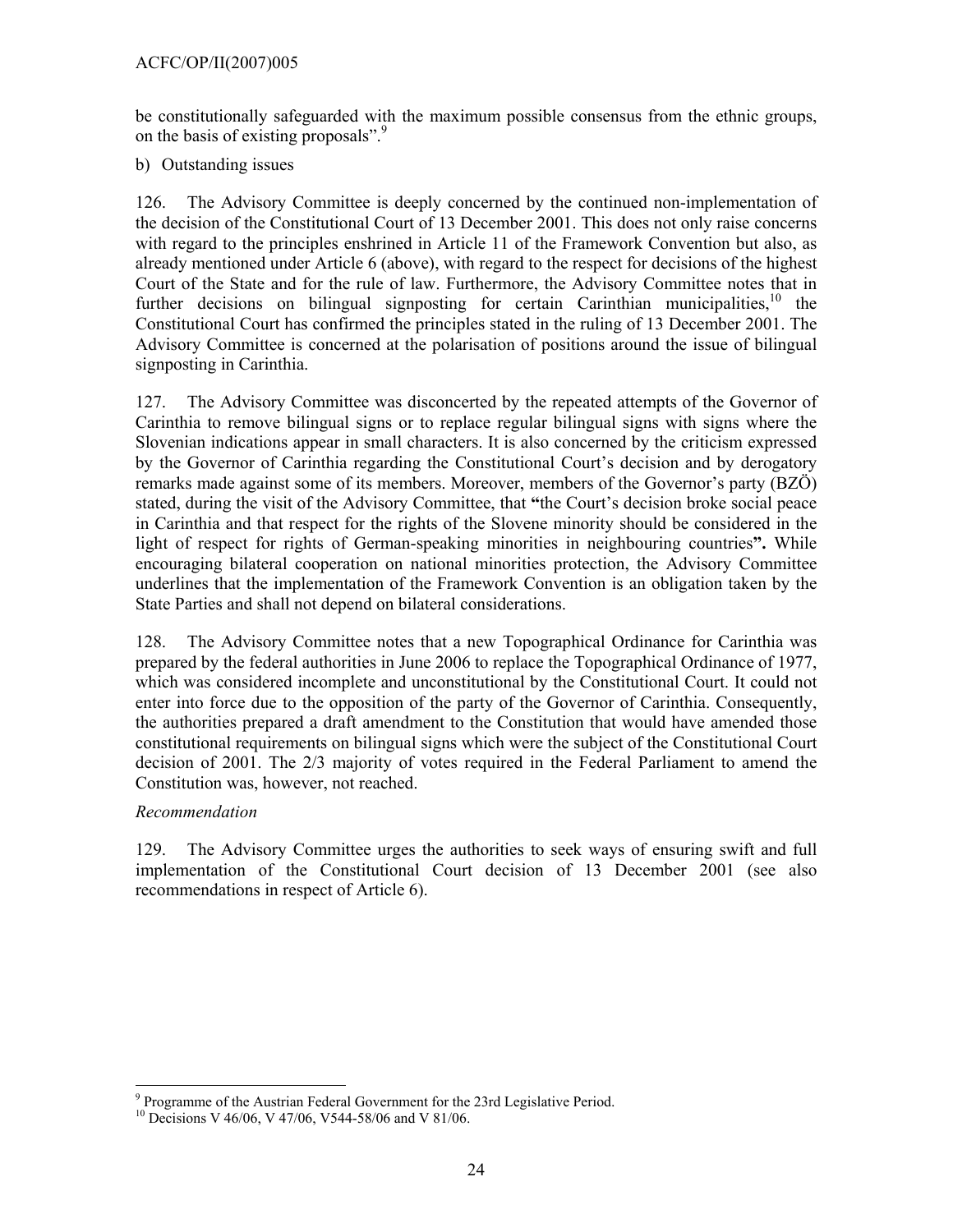## **Article 12 of the Framework Convention**

### **Intercultural education and dissemination of knowledge on national minorities**

#### *Findings of the first cycle*

130. In its first Opinion, the Advisory Committee welcomed the fact that bilingual primary schools in Burgenland and Carinthia were increasingly popular, including among persons belonging to the majority population.

131. The Advisory Committee also noted that much remained to be done to disseminate knowledge of the culture and language of national minorities in Vienna and in Styria and that further efforts should be made to increase the multicultural components of school curricula.

132. Finally, the Advisory Committee invited the authorities to make sure that the needs of national minorities in the field of textbooks are met.

#### *Present situation*

a) Positive developments

133. During its visit, the Advisory Committee noted with satisfaction that the number of pupils registered in bilingual primary schools in Carinthia and Burgenland continues to be on the rise, $<sup>11</sup>$  even though the overall number of registered pupils in schools in these regions is</sup> decreasing. This trend demonstrates the growing interest in multilingualism among the majority population, which is likely to have a positive impact on the dissemination of minority languages and cultures, as prescribed by Article 12, paragraph 1 of the Framework Convention.

134. The Advisory Committee notes that principles of intercultural learning were integrated as compulsory elements in the curricula ("Global Learning Programme"). Furthermore, it welcomes the participation of Austria in a joint programme for intercultural learning involving various neighbouring countries (Italy, Slovenia and Hungary) as well as the multiplication of exchange programmes involving teachers and pupils of the entire Alexandria region.

135. The Advisory Committee welcomes the publication in Burgenland of teaching material in the three minority languages, i.e. in the Croat, Hungarian and Roma languages. The Advisory Committee is also pleased to note the publication in Burgenland of a specific history textbook for secondary schools focusing on national minorities, as well as the ongoing preparation, jointly with Hungary, of a cross-border history textbook.

136. The Advisory Committee welcomes the continuing efforts to develop teaching and other material in and of the Roma language, especially in the context of the project led by the University of Graz aiming at developing a standardised form of Burgenland Roma language.

b) Outstanding issues

 $\overline{a}$ 

137. Representatives of the national minorities informed the Advisory Committee that, in their view, national minorities' history and culture continue to be under-represented in textbooks and teaching, that they are often treated as a marginal issue and, according to some research,

 $11$  According to figures provided to the Advisory Committee, up to  $2/3$  of the pupils registered in bilingual schools are German-speaking.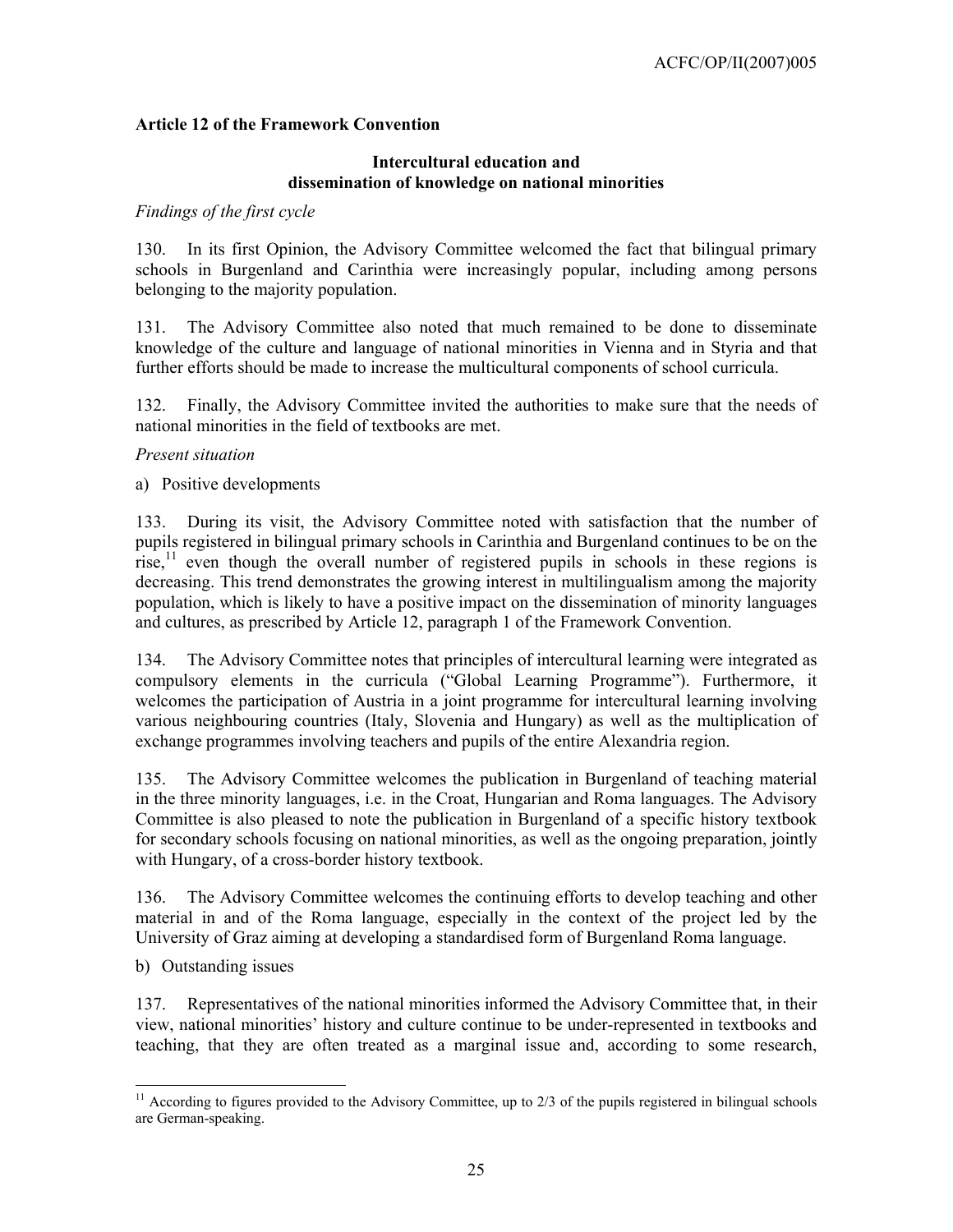sometimes based on clichés**.** Representatives of the Roma minority highlighted the fact that information on their history, culture and language is extremely limited in textbooks. The Advisory Committee is of the opinion that the availability of quality information on Roma culture and history would contribute to reducing prejudices against this group.

138. Representatives of all the national minorities reported a shortage of material for the teaching of minority languages and culture. This problem was particularly emphasised in relation to the Roma language, despite recent efforts to develop material in standardised Roma language (see remarks above in paragraph 136).

139. The Advisory Committee notes that the dissemination of knowledge on the culture, history and languages of the national minorities outside the traditional settlement areas, including in Vienna and in Styria, continues to be limited.

## *Recommendations*

140. The Advisory Committee encourages the authorities to pursue their efforts to develop intercultural contents in textbooks and curricula. It also invites them to step up the dissemination of knowledge on the national minorities' culture, history and language at school, including outside the traditional settlement areas.

141. The Advisory Committee invites the authorities to make further efforts to ensure an adequate offer of textbooks for the teaching in and of minority languages and culture.

## **Teacher training**

## *Present situation*

142. The Advisory Committee welcomes the forthcoming creation, in 2007, of a college for multilingual education and intercultural learning as part of the teacher training section of the University for Applied Sciences of Klagenfurt. It also notes the existence of cross-border programmes of cooperation with Slovenia in this field.

143. The Advisory Committee notes that there are no formal teacher training possibilities as far as the Hungarian and Roma languages are concerned.

144. During the visit of the Advisory Committee, representatives of the national minorities expressed concerns at the shortage of adequately trained teachers for bilingual education and teaching of the minority languages, especially at the level of secondary education. They highlighted the fact that the number of teachers with sufficient language proficiency is not adequate, bearing in mind the increasing demand for bilingual education. The Advisory Committee also notes that head teachers of bilingual schools in Carinthia are no longer required to be bilingual.

## *Recommendation*

145. The Advisory Committee encourages the authorities to pursue further their efforts to increase the possibilities for teachers in bilingual schools and teachers of minority languages to receive adequate training.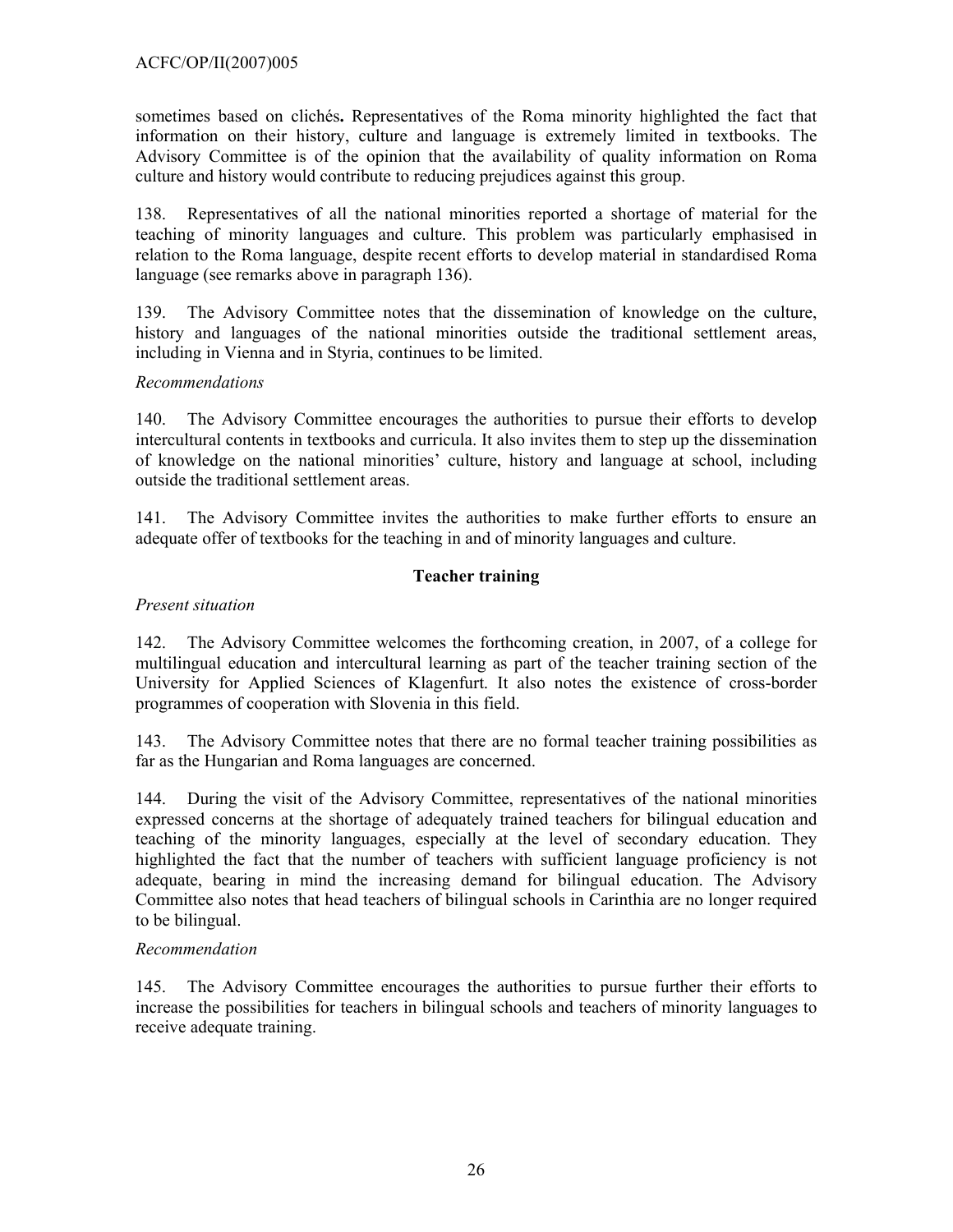## **Equal access to education**

## *Findings of the first cycle*

146. In its first Opinion, the Advisory Committee invited the authorities to step up their efforts to promote genuine equality of opportunities in access to education for the Roma at all levels.

### *Present situation*

a) Positive developments

147. The Advisory Committee welcomes the fact that the programme of Roma school assistants developed in some Vienna schools was taken over by the Ministry of Education with a view to applying it further. It also notes that support classes are offered to Roma pupils in Vienna to increase their chances of integrating successfully in mainstream education. Moreover, the Advisory Committee welcomes the initiative reported by the Ministry of Education concerning the setting up of a pre-registration system of pupils at the age of five to enable early detection and tackling of possible language gaps, so as to prevent pupils from being directed to special remedial classes.

b) Outstanding issues

148. The Advisory Committee is concerned by reports pointing at the severe underrepresentation of Roma pupils at all levels of education as a major obstacle to their effective participation in socio-economic life and public affairs. Interlocutors of the Advisory Committee during its visit mentioned that Roma children living outside Burgenland continue often to be placed in special remedial classes, despite the implementation, in Vienna, of measures to counteract this problem. The Advisory Committee is concerned by this situation.

#### *Recommendation*

149. The Advisory Committee urges the authorities to pay increased attention to the educational situation of the Roma, particularly in Vienna, and to take more resolute measures to promote equal opportunities for them in education. The positive experiences implemented in Burgenland, and to a more limited extent in Vienna, could serve as a reference for other regions and should be developed on a more systematic basis.

#### **Article 13 of the Framework Convention**

#### **Minority education in Vienna**

### *Findings of the first cycle*

150. In its first Opinion, the Advisory Committee urged the authorities to continue their discussions with representatives of the Czech and Slovak minorities to identify funding solutions that could help secure the Komensky School's long-term future. It also encouraged them to increase subsidies for private schools in Vienna offering education in other minority languages.

#### *Present situation*

a) Positive developments

151. The Advisory Committee notes that the private school Komensky, the only establishment providing education in Czech and Slovak to persons belonging to these minorities in Vienna,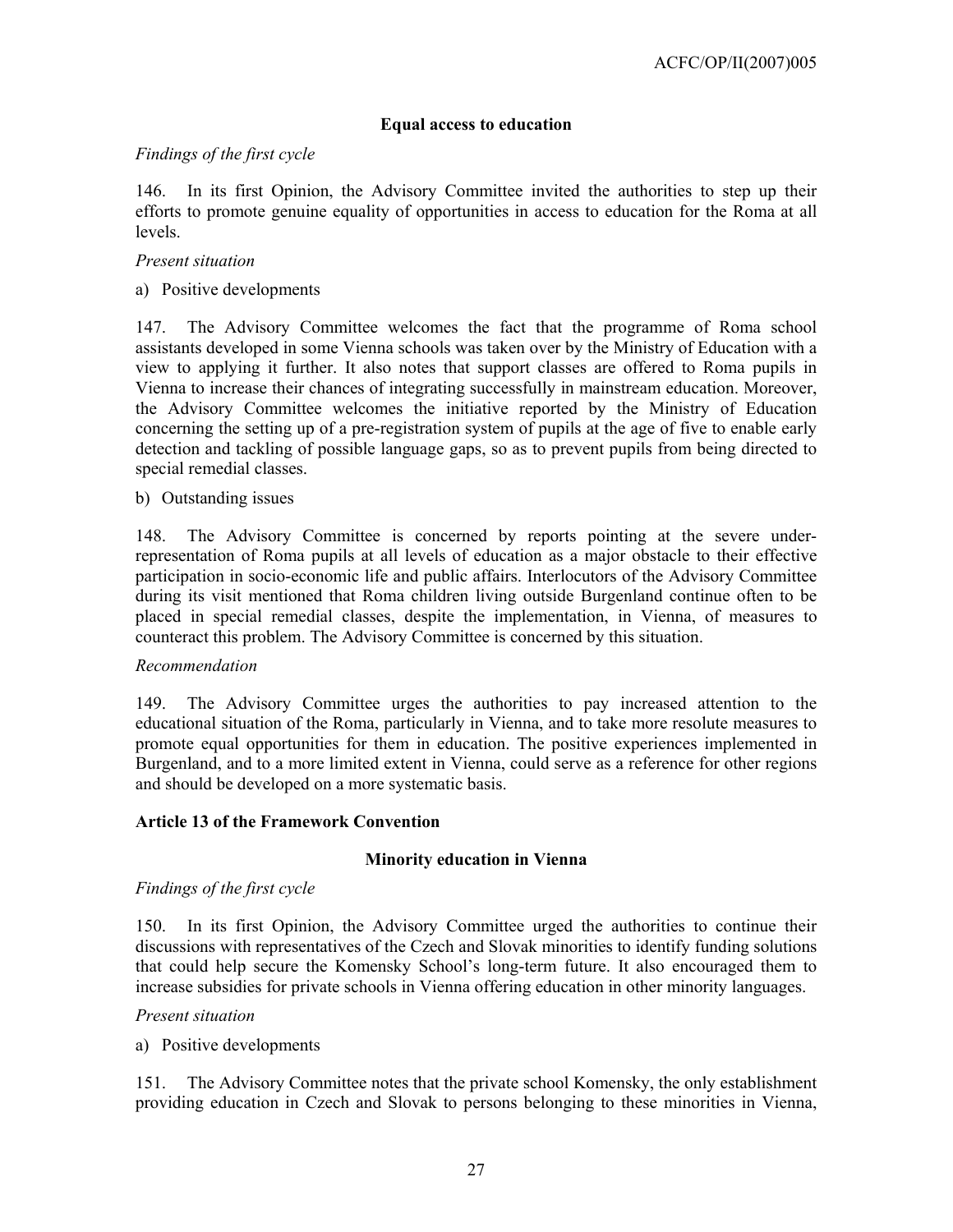## ACFC/OP/II(2007)005

continues to exist thanks to subsidies from the authorities for running costs and the costs of teachers. It now offers education from kindergarten up to the level of the entrance exam for university.

b) Outstanding issues

152. The Advisory Committee observes with concern that the Komensky school continues to encounter financial and administrative difficulties, which constitute a threat to its existence. On the one hand, the existing possibility to lower the number of pupils required to maintain a class does not apply to private schools. Moreover, the number of teachers, whose salaries are borne by the authorities, depends on the number of classes and of pupils per class. The Advisory Committee believes that the possibility of exempting the Komensky school from the requested threshold needs to be considered in order to ensure that the school will continue to have a sufficient number of teachers. On the other hand, operational costs are partly covered by federal subsidies that are, in principle, allocated for cultural activities and not for education and are therefore limited.

153. The Advisory Committee notes that, in the absence of an act on minority education in Vienna, minority education opportunities for other minorities living in Vienna are limited to a restricted number of private educational institutions where pupils can be taught in the minority language (see also remarks in respect of Article 14). These institutions operate with limited support from the authorities. This situation particularly affects persons belonging to the Croat and Hungarian minorities in Vienna.

### *Recommendations*

154. The Advisory Committee invites the authorities to seek further ways, in close cooperation with the representatives of the Czech and Slovak minorities of ensuring that the Komensky school will be able to continue to operate in the long term.

155. The Advisory Committee invites the authorities to consider allocating further support to private institutions providing education in minority languages in Vienna, so as to ensure that persons belonging to minorities living in Vienna have possibilities to receive adequate teaching in the minority languages.

## **Article 14 of the Framework Convention**

## **Bilingual kindergartens**

## *Findings of the first cycle*

156. In its first Opinion, the Advisory Committee welcomed the adoption in Carinthia of the Nursery School Fund Act in 2001. However, it urged the authorities to look into the possibility of introducing an act on kindergartens similar to the one existing in Burgenland with a view to providing a long-term response to the needs of persons belonging to the Slovene minority in this respect.

#### *Present situation*

a) Positive developments

157. The Advisory Committee takes note of the laudable work carried out in Carinthia by the working group on bilingual kindergartens, whose aim is to develop further the pedagogical concepts and schemes for bilingual teaching in kindergartens and to disseminate the model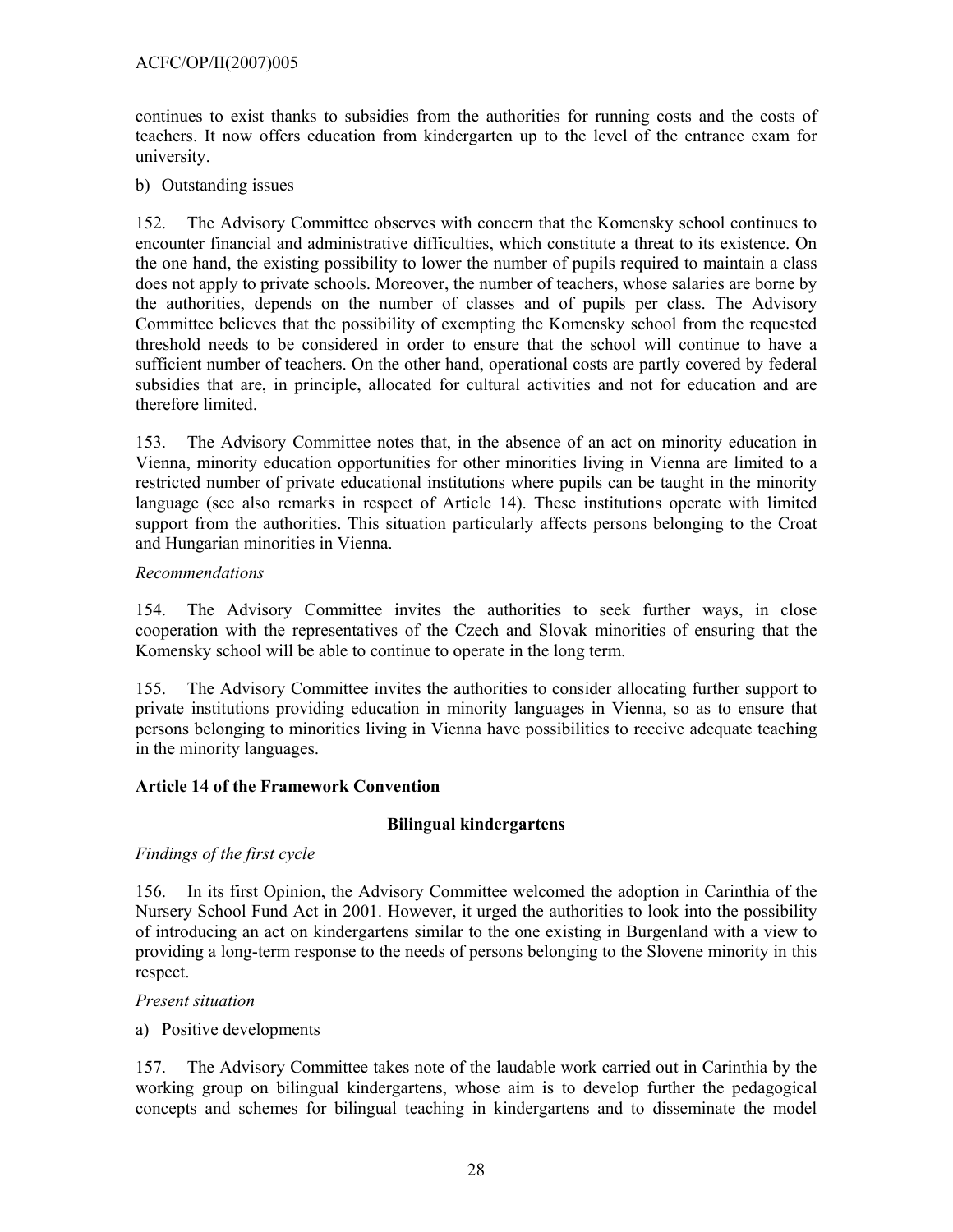experienced in the existing bilingual kindergartens throughout the pre-school education system in Carinthia.

158. The Advisory Committee welcomes the programmes of cross-border cooperation and exchanges between kindergartens in Austria and neighbouring countries. It also notes that pupils in various kindergartens are now taught in three languages.

b) Outstanding issues

159. The Advisory Committee understands that teaching in bilingual primary schools in Carinthia and Burgenland is often made difficult by the very different levels of proficiency of the pupils in the respective minority languages. Thus, it is of the opinion that the extension of possibilities to attend bilingual pre-schools would contribute to increased homogeneity in the level of minority language proficiency upon entry into primary school.

160. In Carinthia, the Advisory Committee notes that, despite the support provided by the authorities in accordance with the Nursery School Fund Act, the operation of private bilingual kindergartens continues to rest on initiatives of the Slovene minority. Moreover, the funds provided by the authorities only cover the costs of additional expenses incurred to run a bilingual kindergartens and only apply to existing kindergartens.

161. Furthermore, the Advisory Committee notes that the creation of a bilingual kindergarten often depends on the general atmosphere prevailing at local level since, according to the Carinthian legislation, it is for the local authorities to decide whether they wish to establish such a kindergarten. It also observes that representatives of the Slovene minority continue to call for the adoption of an act on bilingual kindergartens, following the model of the act in force in Burgenland. It would, in their view, provide a clear legal basis for a wider implementation of the model of bilingual pre-school education, which is considered successful both by the minority representatives and the authorities.

## *Recommendation*

162. The Advisory Committee encourages the authorities to consider, in close cooperation with representatives of the Slovene minority, the possibility of adopting adequate legislative and practical measures on bilingual pre-school education so as to promote the dissemination and replication of the positive experiences already under way and to meet the needs in this field in the long term.

## **Bilingual education in Carinthia and Burgenland**

## *Findings of the first cycle*

163. In its first Opinion, the Advisory Committee welcomed the recent expansion of the existing system of bilingual education in Burgenland and Carinthia. However, it expressed concern at the recent closing of bilingual schools in autochthonous settlement areas in Carinthia. It also invited the authorities to look into the possibility of extending bilingual teaching beyond the  $4<sup>th</sup>$  year of primary school.

## *Present situation*

## a) Positive developments

164. The Advisory Committee welcomes the fact that one of the Carinthian bilingual schools that was closed down was re-opened in 2006.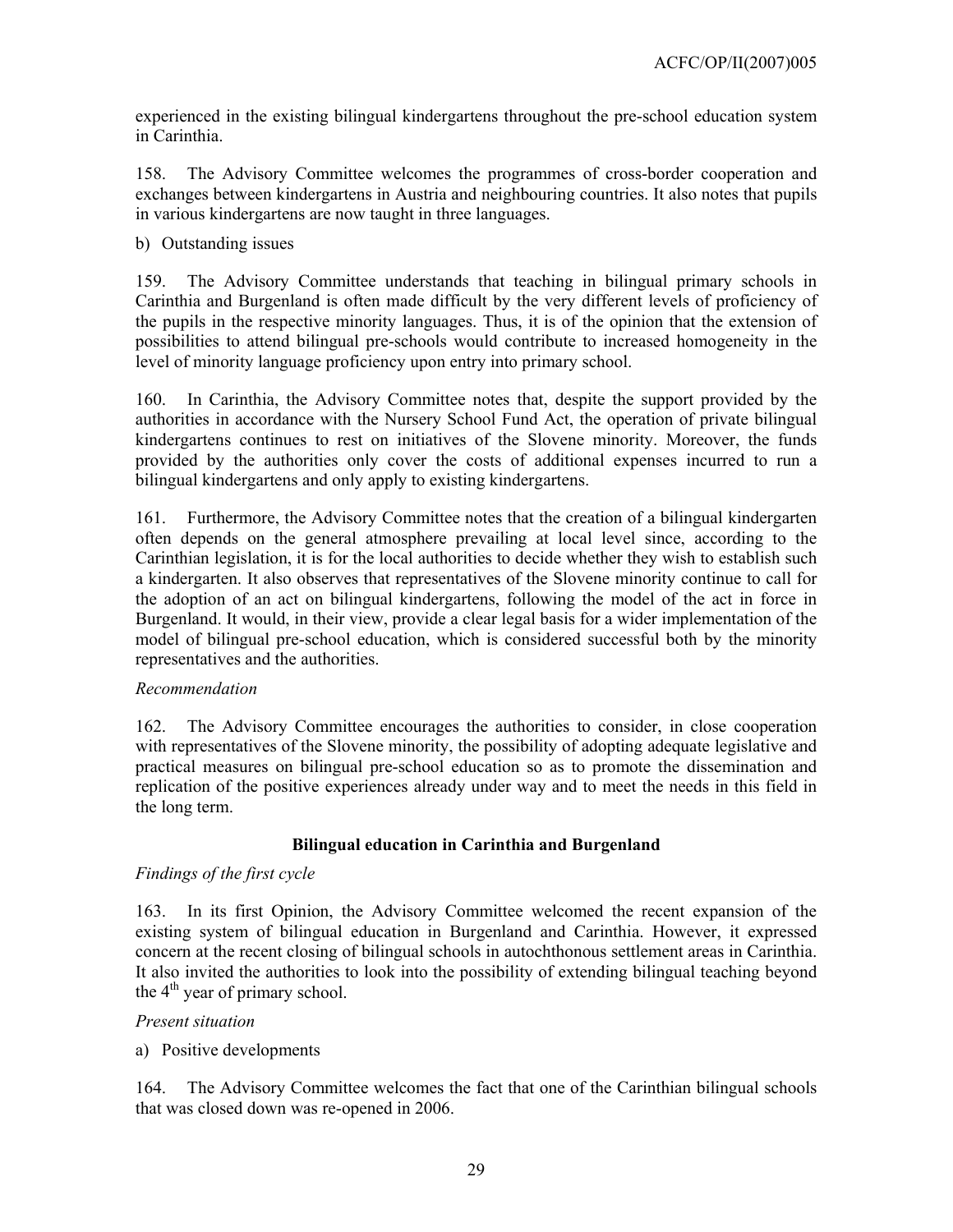165. The Advisory Committee observes with satisfaction the growing number of registrations for bilingual education (see also remarks under articles 6 and 12 above).

b) Outstanding issues

166. The Advisory Committee notes that for pupils belonging to national minorities, possibilities to receive bilingual education after primary school remain limited, although there are possibilities to continue to study the minority languages in secondary schools and higher education institutions.

167. The Advisory Committee observes with concern that, in Carinthia, some bilingual schools continue to be threatened with closure or transformation into external branches of other schools. It understands that this process is connected with a general decrease in the number of pupil registrations in the region, despite the fact that flexibility has been granted to bilingual schools to open classes with a lower number of pupils. The Advisory Committee wishes to recall that, in its view, the existence of bilingual schools within minority-language speaking settlements is important not only for educational reasons but also for the preservation of the language and cultural heritage of the minority.

168. The Advisory Committee was informed during its visit of discrepancies in the implementation of the Minority School Act in Burgenland. It notes that the Act does not impose a minimum number of hours for teaching in the minority language; nor does it provide clearly defined learning objectives. The Advisory Committee takes note, in this respect, of the resolution adopted by the Parliament of Burgenland in 2005 which requires a modification of the Burgenland Minority School Act with a view to ensuring parity of the respective languages at school and increased possibilities to study in the minority languages.

## *Recommendations*

169. The Advisory Committee calls on the authorities to look into ways of meeting the needs of persons belonging to national minorities in the field of bilingual education beyond primary school, so as to ensure that the positive results obtained due to the system of bilingual primary education are built upon.

170. The Advisory Committee invites the authorities to seek ways of ensuring a coherent implementation of the Minority School Act in Burgenland.

171. The Advisory Committee invites the authorities to consider ways of avoiding the closing down or the transformation of bilingual schools situated in autochthonous settlement areas. This is a way of promoting the language and cultural heritage of persons belonging to national minorities.

## **Minority language teaching**

## *Findings of the first cycle*

172. In its first Opinion, the Advisory Committee invited the authorities to find ways of ensuring that the state education system takes due account of the needs of persons belonging to the Hungarian minority living in Vienna. It also urged the authorities to pursue the efforts made in the field of teaching of the Roma language and to enable as many Roma as possible to take advantage of these measures.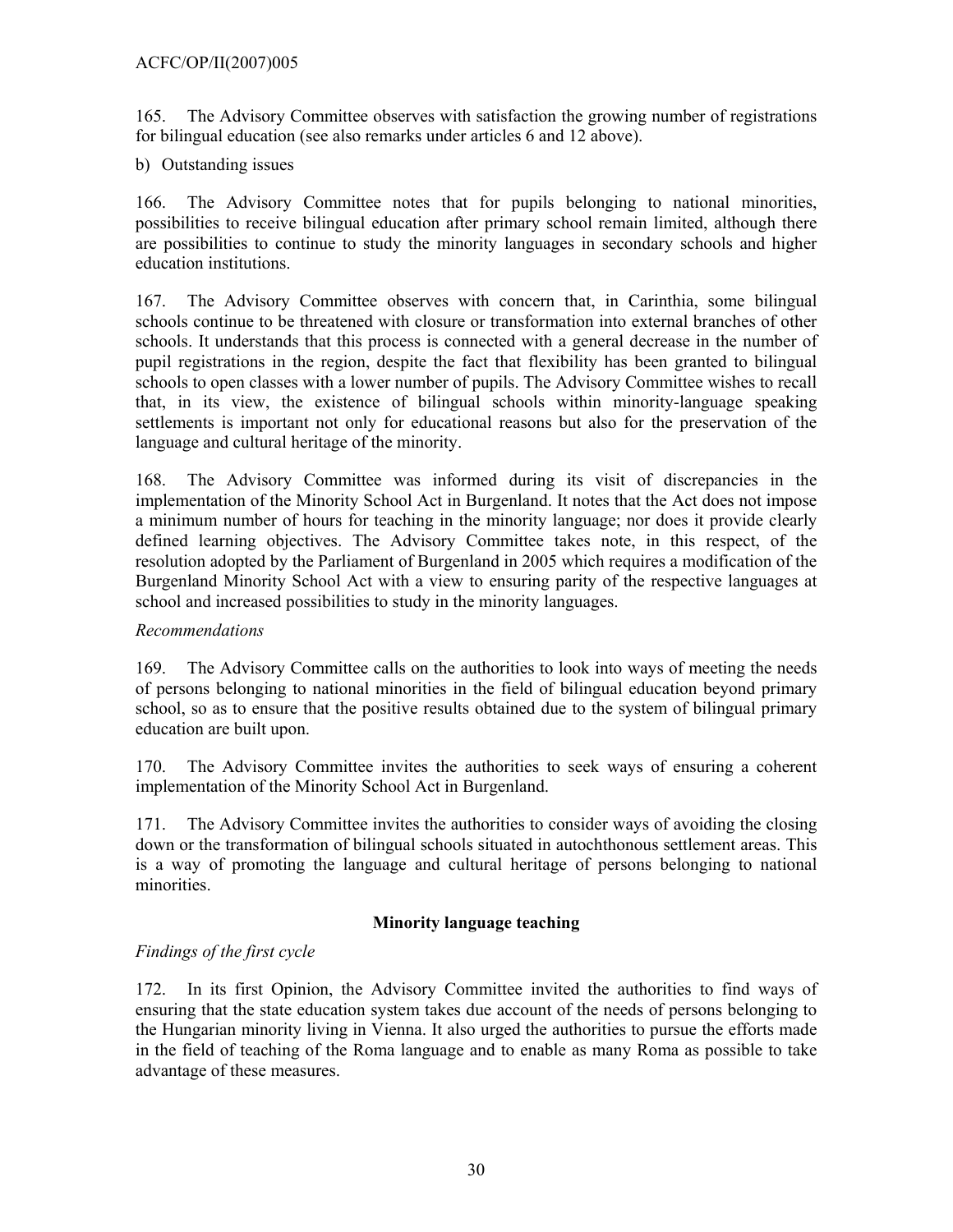## a) Positive developments

173. The Advisory Committee welcomes the introduction of Roma language classes in primary schools in Vienna as of 2004 as well as the re-introduction in 2004-2005 of classes of Roma language in two schools in Burgenland. Furthermore, the Advisory Committee notes some progress in relation to teaching of the Slovenian language in primary and secondary schools in Styria.

### b) Outstanding issues

174. The Advisory Committee notes with concern that opportunities to learn the Hungarian language at school in Vienna are not sufficient to meet the needs of the persons belonging to the Hungarian minority. For persons belonging to the Croat minority living in Vienna, possibilities to study in the minority language are limited to one private kindergarten (see also remarks under Article 13). The absence of a specific law regulating minority education in Vienna is, in the opinion of all national minority representatives who met with the Advisory Committee, the main obstacle to the development of an adequate system of minority education in the capital.

175. Although some progress has been achieved as regards teaching of Slovenian in Styria, the Advisory Committee notes that representatives of the Slovene minority continue to consider existing opportunities as insufficient, especially in the city of Graz where many Slovene speakers live. The Advisory Committee hopes that the ongoing discussions about the number of hours to be allocated for teaching of the Slovenian language in primary schools will result in increased possibilities.

176. Possibilities to learn the Roma language outside Burgenland are very restricted. Representatives of the Roma minority highlighted the fact that in other regions where Roma are also present, there is hardly any teaching of the Roma language at school, except for the abovementioned initiative in Vienna. The Advisory Committee considers that experiences of introducing the Roma language at school are a useful tool to improve the recognition of the persons belonging to the Roma minority by the majority society.

## *Recommendations*

177. The Advisory Committee urges the authorities to take adequate measures to ensure that the needs of persons belonging to national minorities with regard to bilingual education and/or learning of the minority languages are adequately catered for, where the conditions of Article 14 are met.

## **Article 15 of the Framework Convention**

## **National minorities' advisory councils**

## *Findings of the first cycle*

178. The Advisory Committee considered, in its first Opinion, that the authorities should review the appointment procedure for national minority advisory council members and extend the composition of these advisory councils. It also regretted that the Slovenes of Styria were not represented in the advisory councils.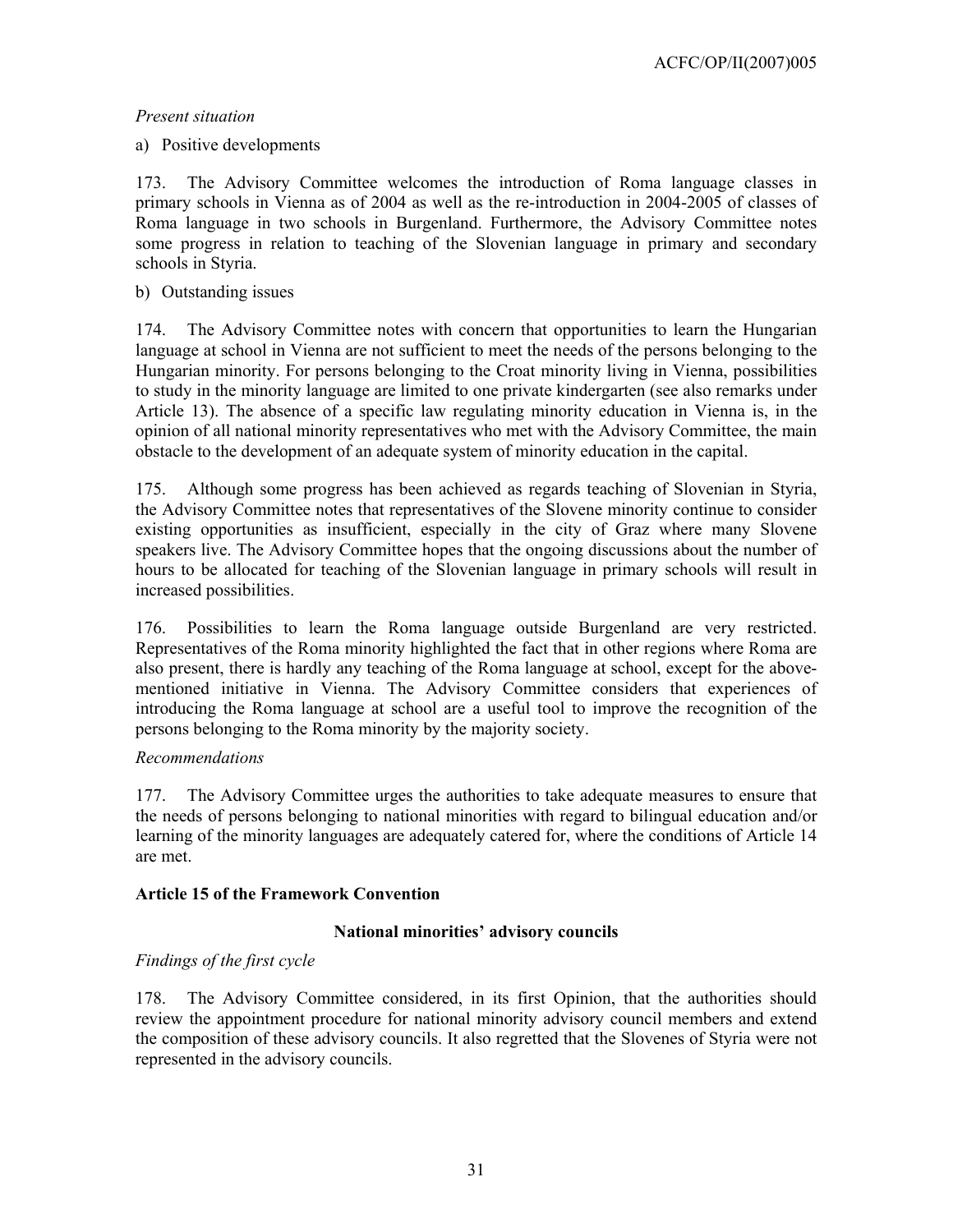a) Positive developments

179. The Advisory Committee welcomes the fact that the Slovene minority of Styria is, since 2003, represented in the advisory council of the Slovenes.<sup>12</sup>

## b) Outstanding issues

180. The Advisory Committee notes with concern that the appointment of representatives in the Slovak advisory council has been blocked since 2001. Although they continue receiving subsidies from the federal authorities, they do not at present have an advisory council.

181. The Advisory Committee notes with concern that minority representatives continue to express dissatisfaction at the appointment procedure for the advisory councils as well as regarding their composition. Some of them also express concerns at the role given to political parties in the advisory councils.

182. The Advisory Committee notes that the advisory councils are essentially involved in the distribution of financial support and that consultation by the authorities of the councils on other issues of relevance to the national minorities is very limited. Moreover, the Advisory Committee was informed that there is no formal cooperation between the advisory councils and the authorities of the *Länder*, although informal contacts exist in some cases. Finally, the Conference of chairpersons of the advisory councils, established by the representatives of the national minorities, has reported that its views on issues of relevance for the national minorities are not adequately taken into account by the authorities.

183. The Advisory Committee observes that the advisory councils continue to represent only persons belonging to autochthonous national minorities.

## *Recommendations*

184. The Advisory Committee urges the authorities to undertake the necessary steps to ensure the adequate operation of the advisory council of the Slovak minority.

185. The Advisory Committee invites the authorities to consider, in close cooperation with national minority representatives, ways of reviewing the appointment procedures for membership of the national minorities' advisory councils, as well as their composition, with a view to ensuring a more adequate and inclusive representation of the national minorities.

186. The authorities should consider ways of ensuring that all minorities are effectively consulted, in particular on issues affecting them.

## **Participation of in socio-economic life**

*Findings of the first cycle* 

 $\overline{a}$ 

187. The Advisory Committee noted in its first Opinion that further efforts should be made to ensure effective participation of Roma in socio-economic life.

<sup>&</sup>lt;sup>12</sup> There are currently six advisory councils representing the following national minorities: Roma, Croat, Slovene, Hungarian, Czech and Slovak.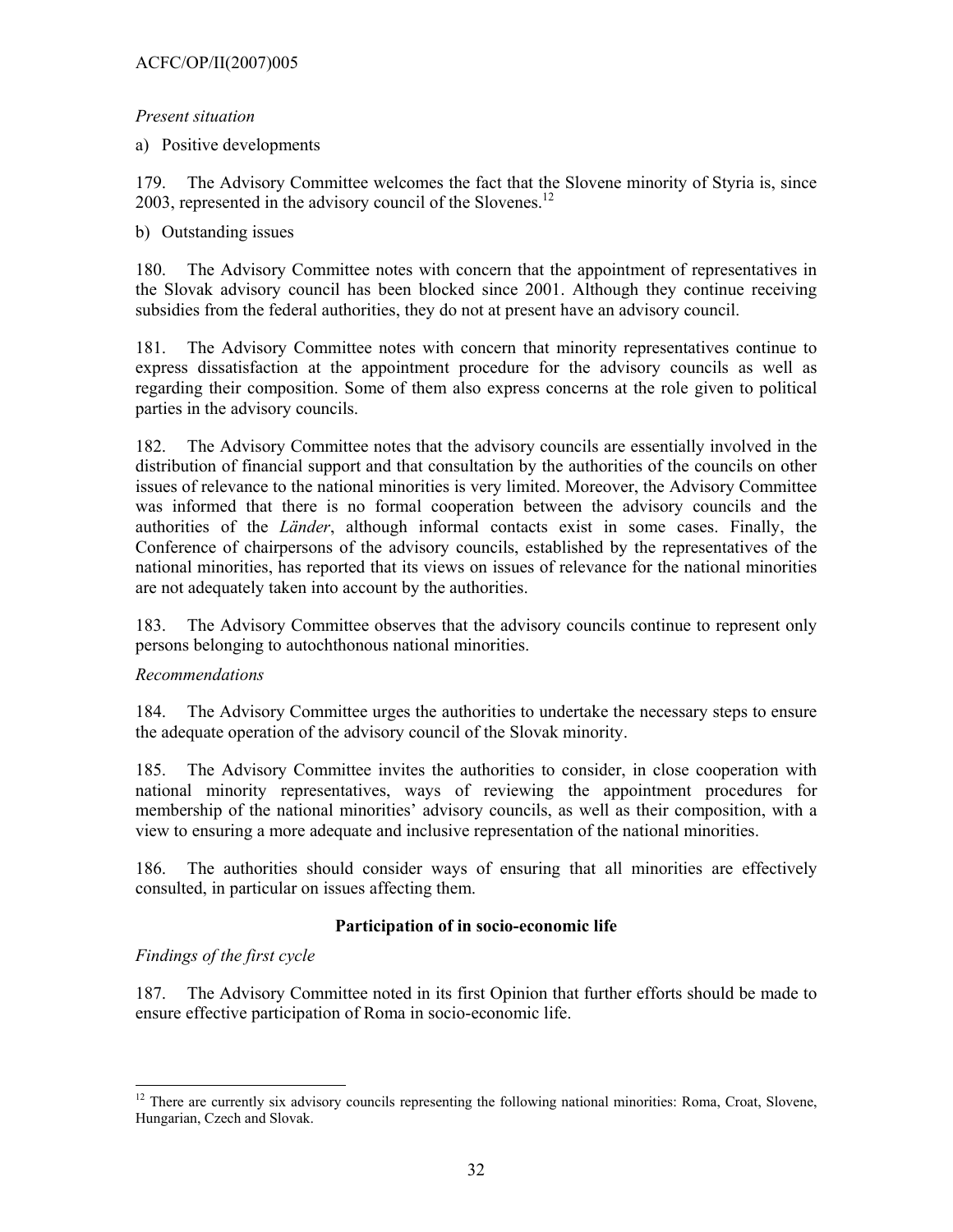### a) Positive developments

188. The Advisory Committee notes that some programmes have been implemented to improve participation of Roma in the labour market (see also remarks in respect of Article 4).

### b) Outstanding issues

189. The Advisory Committee is concerned by the fact that the participation of the Roma in the labour market continues to be very limited (see also remarks under Article 4). Representatives of the Roma minority that the Advisory Committee met expressed the view that there is a shortage of comprehensive and long-term measures to promote equal opportunities for the Roma in the fields of employment, housing and education and, in general, to promote their effective integration in all spheres of life.

### *Recommendation*

190. The Advisory Committee calls on the authorities to develop further, longer-term policies**,**  funded programmes and initiatives to promote the effective participation of Roma in socioeconomic life.

### **Article 18 of the Framework Convention**

### **Cross-border cooperation**

## *Findings of the first cycle*

191. In its first Opinion, the Advisory Committee welcomed the signature of a cooperation agreement on culture, education and science with Slovenia in 2001.

## *Present situation*

## Positive developments

192. Information brought to the attention of the Advisory Committee indicates that the intensification of relations with neighbouring countries, and in particular with Slovenia and Hungary, has had a positive impact on the protection of rights of persons belonging to national minorities and, in general, on attitudes of the population towards these persons. The strengthening of economic relations with neighbouring countries, in particular, is contributing to improving the socio-economic situation of the traditional settlement areas of the national minorities.

193. The Advisory Committee welcomes the numerous initiatives of cross-border cooperation in the field of education, such as the agreement on the mutual recognition of degrees for persons belonging to the respective minorities, the exchange programmes between multi-lingual kindergartens and the projects for cross-border history textbooks (see also remarks under articles 6, 12 and 14).

#### *Recommendations*

194. The Advisory Committee encourages the authorities to continue to develop cross-border cooperation programmes in fields of activities that are of relevance for persons belonging to national minorities.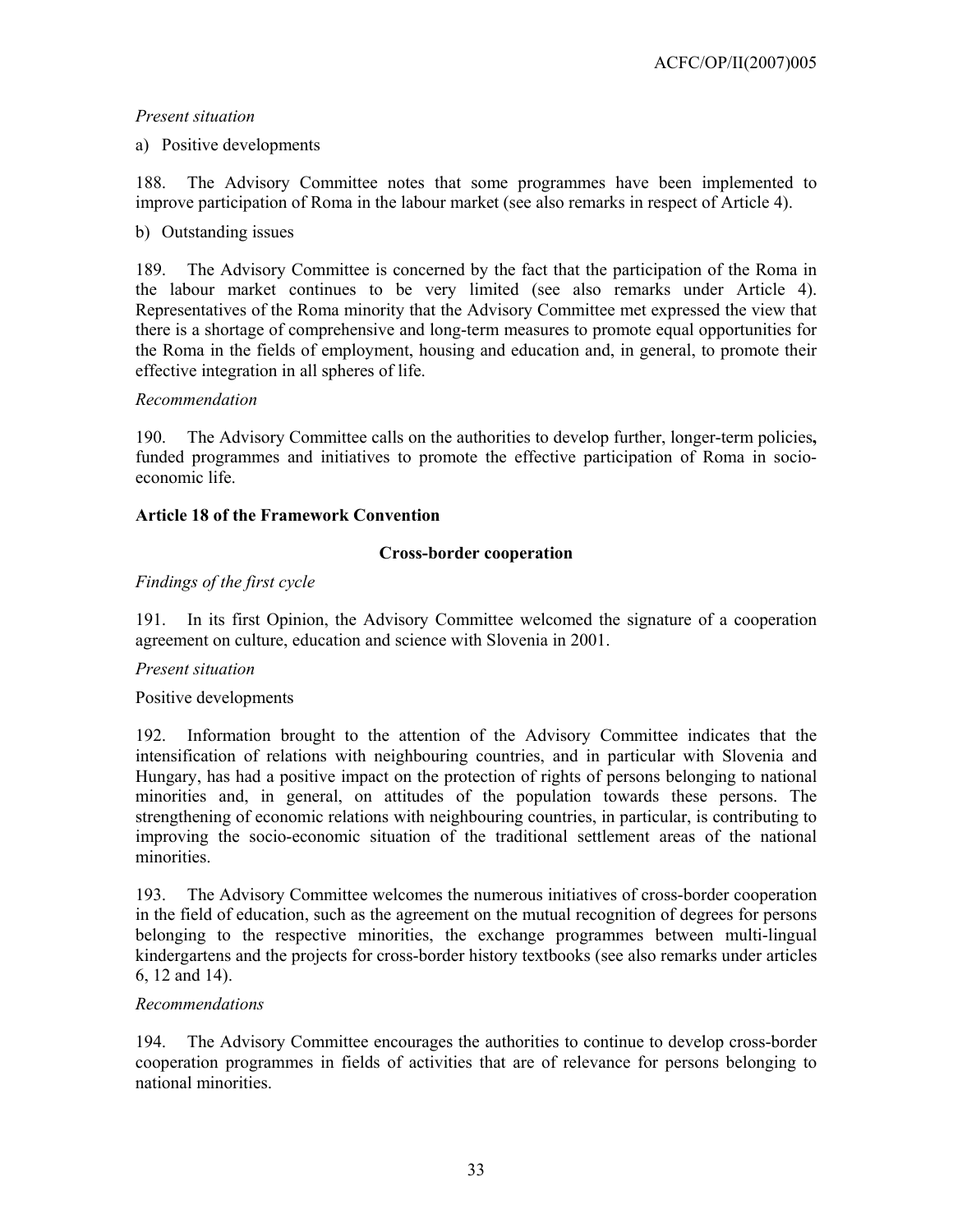## **III. CONCLUDING REMARKS**

195. The Advisory Committee considers that the present concluding remarks could serve as the basis for the conclusions and recommendations to be adopted by the Committee of Ministers with respect to Austria.

## **Positive developments**

196. Austria has taken a number of steps to improve the implementation of the Framework Convention following the adoption of the first Opinion of the Advisory Committee in May 2002 and the Committee of Ministers' Resolution in February 2004. This has entailed changes in the legislation and in practice.

197. Since 2004, Austria has significantly strengthened its anti-discrimination legislation at federal and *Länder* level and the new legal guarantees are reinforced by the setting up of a new institutional framework to tackle discrimination, including on grounds of ethnicity. Initiatives to combat racism and xenophobia continue to be developed, especially in response to far-right extremism.

198. Further efforts have been made to improve community relations, promote the integration of immigrants and expand intercultural dialogue in society, notably in the city of Vienna.

199. Since the first Opinion of the Advisory Committee, measures have been taken to enhance the preservation and development of the cultural heritage and identity of persons belonging to the Slovene minority in Styria. They are now represented in the minorities' advisory councils to the Federal Chancellery.

200. Measures have been taken to improve further the operation of the unique system of bilingual education in Carinthia and Burgenland, which attracts an increasing number of pupils from the majority population.

201. The new Austrian Broadcasting Corporation Act (ORF) has widened possibilities for broadcasting in the national minority languages. Radio broadcasting in various minority languages has increased.

202. Valuable initiatives regarding cross-border cooperation on issues related to national minorities continue to be developed within the Alpe-Adria regional cooperation.

## **Issues of concern**

203. The Constitutional Court's decision of 13 December 2001 on bilingual topographical signs has still to be implemented. The unresolved conflict around bilingual signs in Carinthia is creating an atmosphere that is not conducive to harmonious relations and may hamper the effective implementation of other rights of persons belonging to national minorities. The full implementation of the legislation on the use of minority languages in relations with the authorities continues to face obstacles in Carinthia and Burgenland.

204. Greater attention is required to address the needs of persons belonging to national minorities living outside their autochthonous settlement area.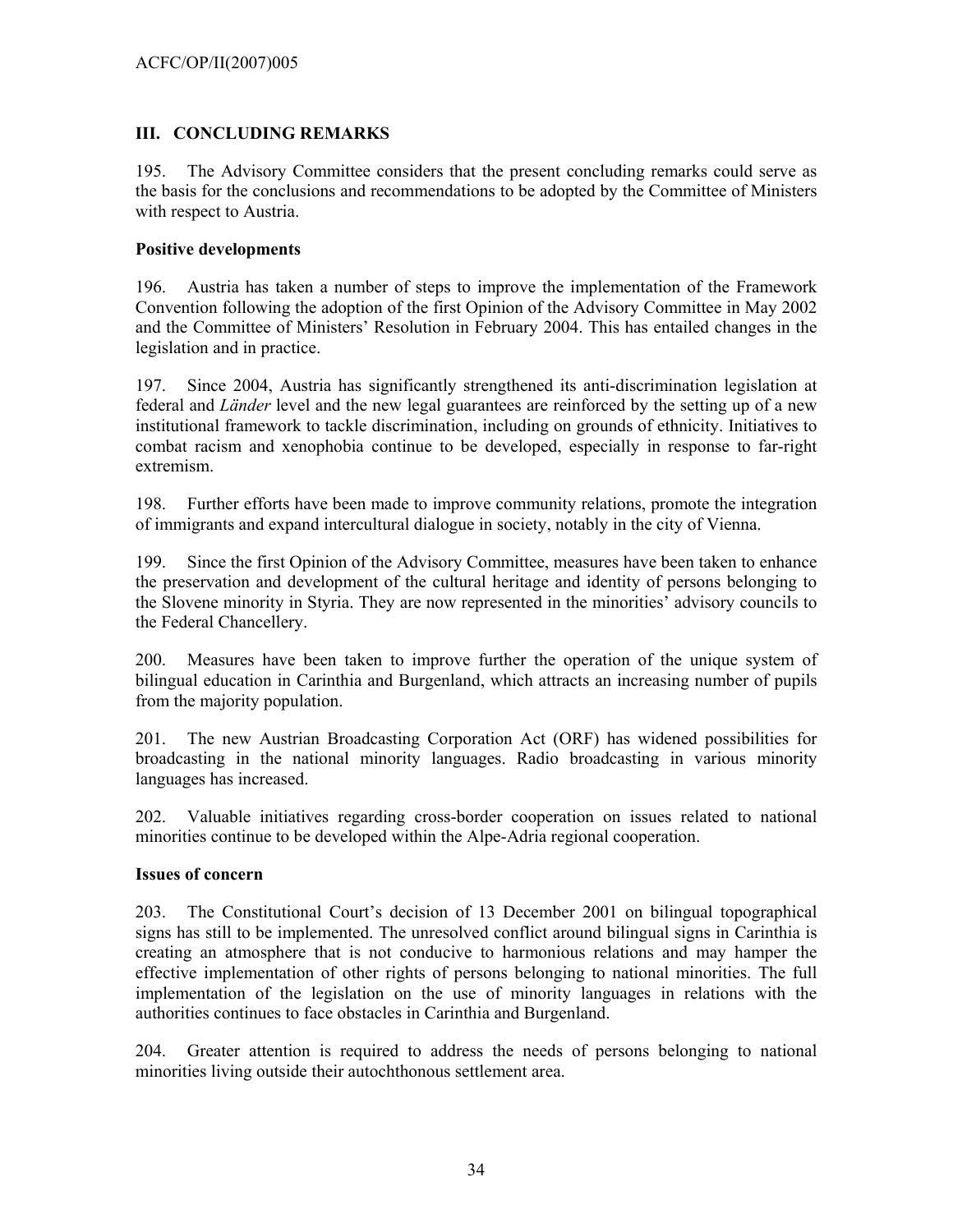205. The capacity of the Ombudspersons for Equal Treatment, as well as the capacity of the Equality Commission, needs to be strengthened to enable them to tackle discrimination effectively.

206. Although valuable initiatives have been implemented to improve the situation of the Roma, there are no comprehensive policies, programmes and resources to promote equal opportunities for them or for their effective participation in society.

207. Instances of racially-motivated incidents and intolerance against persons belonging to some minorities and immigrants continue to be reported. Xenophobic rhetoric is still used by some politicians and is also at times fuelled by some media reports disseminating negative stereotypes about persons belonging to minorities and immigrants.

208. The presence of minorities and of minority languages in the media remains limited, despite opportunities opened up by the new ORF Act of 2001.

209. The level of federal financial support for the activities of the national minority has remained static and is not inflation-adjusted. Furthermore, greater transparency is needed in the system of distribution of federal funds.

210. The educational needs of persons belonging to national minorities living in Vienna are often not adequately met.

211. Concerns regarding the composition and the appointment procedure to the minority advisory councils, as well as regarding the scope for consultation of these advisory councils, continue to be expressed by representatives of national minorities.

## **Recommendations**

212. In addition to the measures to be taken to implement the detailed recommendations contained in Sections I and II of the Advisory Committee's Opinion, the authorities are invited to take the following measures to improve further the implementation of the Framework Convention:

- ensure swift and full implementation of the Constitutional Court's decision of 13 December 2001 on bilingual signposting; take immediate steps to remove obstacles to the full implementation of the legislation on the use of minority languages in relations with the authorities;
- make efforts to ensure a consistent and inclusive approach to protecting the rights of persons belonging to national minorities;
- provide further support and reinforce the capacity of the Ombudspersons for Equal Treatment and of the Equality Commission;
- develop and implement comprehensive measures to promote equal opportunities for persons belonging to the Roma minority, in close consultation with their representatives; pay particular attention to the situation of Roma women and youth;
- pursue and expand on-going efforts to tackle racism and xenophobia, especially within the political arena and in the media;
- take steps to enhance the presence of minority languages in the media, particularly by making greater use of opportunities made available by the Austrian Broadcasting Company (ORF) amended Act of 2001;